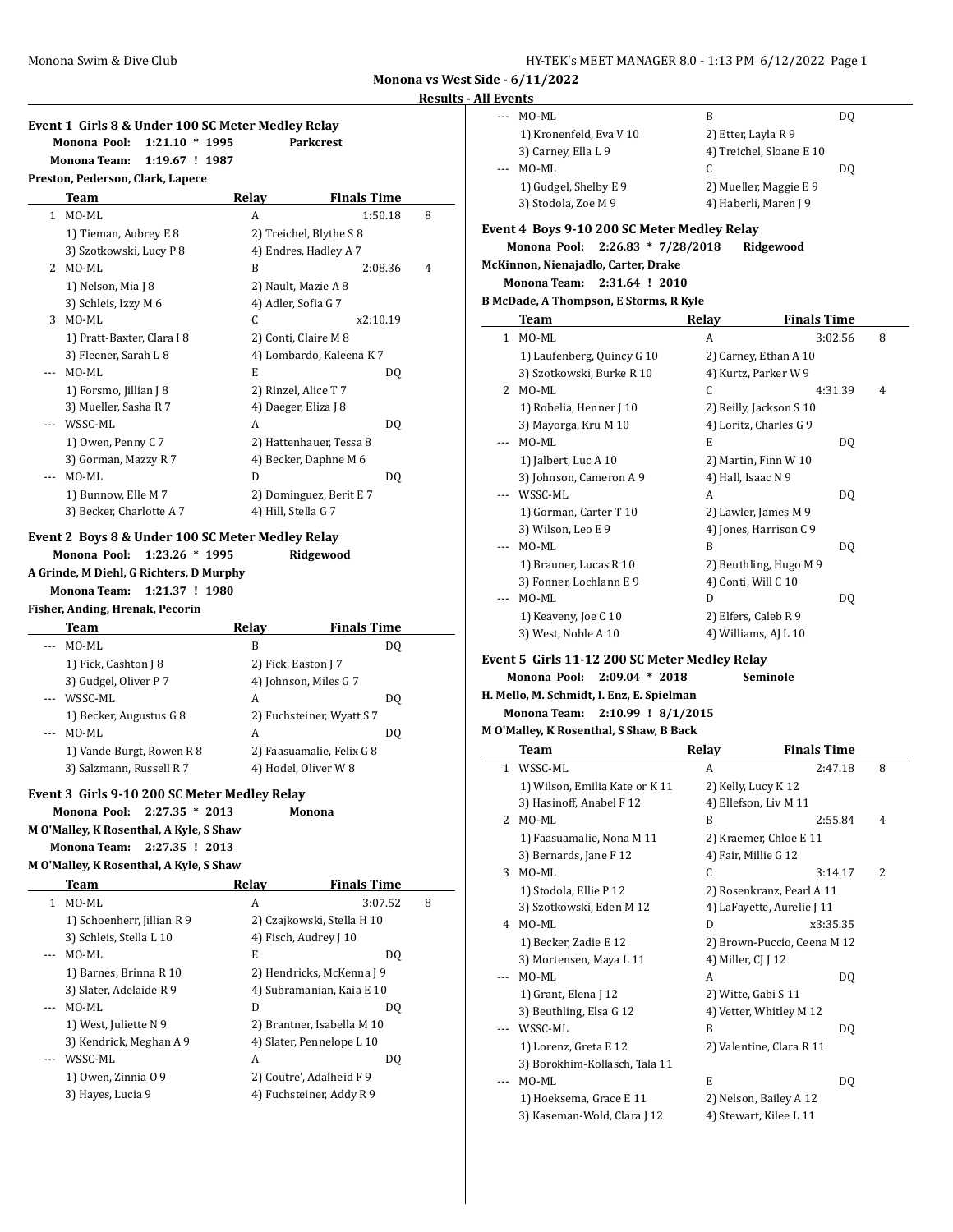**Monona vs West Side Results - All E** 

 $\overline{\phantom{0}}$ 

|       | Event 6 Boys 11-12 200 SC Meter Medley Relay<br>Monona Pool:<br>$2:11.20 * 7/28/2018$ |                   | Middleton                                            |   |
|-------|---------------------------------------------------------------------------------------|-------------------|------------------------------------------------------|---|
|       | Wolf, Lamers, Charles, Choedak                                                        |                   |                                                      |   |
|       | Monona Team:<br>2:13.74 ! 2012                                                        |                   |                                                      |   |
|       | E Storms, B Geissler, R Kyle, S Sackett                                               |                   |                                                      |   |
|       | Team<br>MO-ML                                                                         | Relay             | <b>Finals Time</b>                                   |   |
| --- 1 | 1) Hendricks, Dawson T 11                                                             | B                 | DQ                                                   |   |
|       | 3) Martin, Oliver M 11                                                                |                   | 2) Vande Burgt, Weston J 11<br>4) Jenkins, Rhys G 11 |   |
|       | --- MO-ML                                                                             | A                 | DQ                                                   |   |
|       | 1) Dietsche, Gabe R 12                                                                |                   | 2) Fonner, Tate M 11                                 |   |
|       | 3) Ganshert, Landry H 12                                                              |                   | 4) Orourke, Thomas S 11                              |   |
|       | Event 7 Girls 13-14 200 SC Meter Medley Relay                                         |                   |                                                      |   |
|       | Monona Pool:<br>$2:04.25 * 7/28/2018$                                                 |                   | Middleton                                            |   |
|       | Graf, Charles, Haag, Barrett                                                          |                   |                                                      |   |
|       | Monona Team:<br>2:08.99 ! 2003                                                        |                   |                                                      |   |
|       | E Bowen, K Lickel, H Stroess, K Barta                                                 |                   |                                                      |   |
|       | Team                                                                                  | Relay             | <b>Finals Time</b>                                   |   |
|       | 1 MO-ML                                                                               | B                 | 2:17.08                                              | 8 |
|       | 1) Fonner, Emersyn J 13                                                               |                   | 2) Glynn, Sydney M 14                                |   |
|       | 3) Hrodey, Allie E 13                                                                 |                   | 4) Hagen, Alyssa S 14                                |   |
|       | 2 MO-ML                                                                               | A                 | 2:22.85                                              | 4 |
|       | 1) Sarubbi, Jordan L 14                                                               |                   | 2) Witte, Daniela I 13                               |   |
|       | 3) Phillips, Makena D 13                                                              |                   | 4) Johnson, Kennedy K 13                             |   |
|       | 3 MO-ML                                                                               | C                 | x2:40.15                                             |   |
|       | 1) Nault, Ava R 14<br>3) Robbins, Julia S 14                                          |                   | 2) Loritz, Maxine E 13                               |   |
|       | 4 WSSC-ML                                                                             | A                 | 4) Koski, Kaylee R 13<br>2:43.81                     | 2 |
|       | 1) Gustafson, Stella 13                                                               |                   | 2) Hasinoff, Josephine E 14                          |   |
|       | 3) Valentine, Aela M 14                                                               |                   | 4) Hattenhauer, Lauren R 13                          |   |
|       | 5 MO-ML                                                                               | E                 | x2:56.53                                             |   |
|       | 1) LaFayette, Adele J 14                                                              |                   | 2) King, Cassie L 14                                 |   |
|       | 3) Hamel, Gianna R 13                                                                 |                   | 4) Oganezov, Kalani L 11                             |   |
|       | 6 MO-ML                                                                               | D                 | x2:57.09                                             |   |
|       | 1) Hendricks, Paige M 13                                                              |                   | 2) Dietsche, Greta R 14                              |   |
|       | 3) Litwicki, Amelia G 14                                                              |                   | 4) Knickmeyer, Ella G 13                             |   |
|       | Event 8 Boys 13-14 200 SC Meter Medley Relay                                          |                   |                                                      |   |
|       | Monona Pool:<br>$1:57.09 * 2006$                                                      |                   | <b>Middleton Gators</b>                              |   |
|       | S Niesen, J Debrauske, A Werla, N Schutte                                             |                   |                                                      |   |
|       | 1:57.87 ! 7/2/2014<br><b>Monona Team:</b>                                             |                   |                                                      |   |
|       | B McDade, E Storms, R Kyle, S Sackett                                                 |                   |                                                      |   |
|       | Team                                                                                  | Relay             | <b>Finals Time</b>                                   |   |
|       | 1 MO-ML                                                                               | A                 | 2:38.63                                              | 8 |
|       | 1) Fisch, Shane J 13                                                                  |                   | 2) Elfers, Cole T 12                                 |   |
|       | 3) Campbell, Braydon M 14                                                             |                   | 4) Brauner, Kaden C 13                               |   |
|       | Event 9 Girls 15-18 200 SC Meter Medley Relay                                         |                   |                                                      |   |
|       | Monona Pool:<br>$1:58.49 * 7/28/2018$                                                 |                   | Seminole                                             |   |
|       |                                                                                       |                   |                                                      |   |
|       | Barth, Silvestri, Petersen, Rodriguez                                                 |                   |                                                      |   |
|       | <b>Monona Team:</b><br>2:02.53 ! 7/28/2018<br>Keller, Rosenthal, Terry, Moderski      |                   |                                                      |   |
|       |                                                                                       |                   |                                                      |   |
|       | Team                                                                                  | <b>Relay</b>      | <b>Finals Time</b>                                   |   |
|       | 1 MO-ML                                                                               | A                 | 2:12.66                                              | 8 |
|       | 1) Heilman, Morgan E 17                                                               |                   | 2) Ganshert, Breleigh 15                             |   |
|       | 3) Schoenherr, Audrey B 15                                                            | 4) Fair, Bella 18 |                                                      |   |

|           | ide - 6/11/2022                                 |   |                          |                                 |   |
|-----------|-------------------------------------------------|---|--------------------------|---------------------------------|---|
| ll Events |                                                 |   |                          |                                 |   |
|           | 2 WSSC-ML                                       |   | A                        | 2:46.42                         | 4 |
|           | 1) Gard, Isla K 15                              |   | 2) Fafinski, Sasha 16    |                                 |   |
|           | 3) Pulvermacher, Ava 16                         |   | 4) Pulvermacher, Lola 15 |                                 |   |
|           | MO-ML                                           |   | D                        | DQ                              |   |
|           | 1) Stodola, Lucy R 15                           |   | 2) Moyle, Emma G 15      |                                 |   |
|           | 3) Ryan, Kadee 17                               |   | 4) Robelia, Aria L 15    |                                 |   |
|           | MO-ML                                           |   | B                        | DQ                              |   |
|           | 1) Garrett, Audrey 15                           |   | 2) McCaw, Ava 16         |                                 |   |
|           | 3) Ganshert, Macy 16                            |   | 4) Ryan, Kelley 15       |                                 |   |
| ---       | MO-ML                                           |   | C                        | DQ                              |   |
|           | 1) Grant, Maia L 15                             |   |                          | 2) Kaseman-Wold, Ella R 16      |   |
|           | 3) Holler, Gabrielle A 16                       |   |                          |                                 |   |
|           | Event 10  Boys 15-18 200 SC Meter Medley Relay  |   |                          |                                 |   |
|           | Monona Pool:<br>$1:44.21 * 2018$                |   | Monona                   |                                 |   |
|           | E. Storms, J. Douberly, B. McDade, J. Lippiatt  |   |                          |                                 |   |
|           | <b>Monona Team:</b><br>1:44.21 ! 2018           |   |                          |                                 |   |
|           | E. Storms, J. Douberly, B. McDade, J. Lippiatt  |   |                          |                                 |   |
|           | Team                                            |   | Relay                    | <b>Finals Time</b>              |   |
|           | 1 MO-ML                                         |   | A                        | 1:56.23                         | 8 |
|           | 1) Johnson, Ethan 15                            |   | 2) Thompson, Joey 17     |                                 |   |
|           | 3) Elfers, Jonah 18                             |   | 4) Terry, A.J. 17        |                                 |   |
| 2         | MO-ML                                           |   | B                        | 2:09.58                         | 4 |
|           | 1) O'Malley, Danny 16                           |   | 2) Steenhagen, Sam 16    |                                 |   |
|           | 3) Dant, Nathan A 17                            |   | 4) Kuzma, Eli 18         |                                 |   |
|           | 3 WSSC-ML                                       |   | A                        | 2:18.56                         | 2 |
|           | 1) Wilson, Orion B 14                           |   | 2) Coleman, Henry 15     |                                 |   |
|           | 3) Gunay, Emre E 17                             |   | 4) Reichardt, Evan R 16  |                                 |   |
| 4         | MO-ML                                           |   | C                        | x2:23.28                        |   |
|           | 1) Salzmann, Morris J 15                        |   | 2) Cook, Blake R 16      |                                 |   |
|           | 3) Studt, Kai 17                                |   | 4) Hendricks, Chase W 15 |                                 |   |
|           | Event 11  Girls 8 & Under 25 SC Meter Freestyle |   |                          |                                 |   |
|           | Monona Pool:<br>15.97 * 1995                    |   |                          | <b>Emma McKeith - Hill Farm</b> |   |
|           | <b>Monona Team:</b><br>15.37 ! 1987             |   | K. Preston               |                                 |   |
|           | Name                                            |   | AgeTeam                  | <b>Finals Time</b>              |   |
| 1         | Szotkowski, Lucy P                              |   | 8 MO-ML                  | 21.51                           | 6 |
| 2         | Nault, Mazie A                                  | 8 | MO-ML                    | 21.71                           | 4 |
| 3         | Tieman, Aubrey E                                | 8 | MO-ML                    | 22.00                           | 3 |
| 4         | Endres, Hadley A                                | 7 | MO-ML                    | x22.21                          |   |
| 5         | Fleener, Sarah L                                | 8 | MO-ML                    | x22.24                          |   |
| 6         | Hattenhauer, Tessa                              | 8 | WSSC-ML                  | 23.22                           | 2 |
| 7         | Schleis, Izzy M                                 | 6 | MO-ML                    | x25.49                          |   |
| 8         | Adler, Sofia G                                  | 7 | MO-ML                    | x25.59                          |   |
| 9         | Gorman, Mazzy R                                 | 7 | WSSC-ML                  | 26.59                           | 1 |
| 10        | Forsmo, Jillian J                               | 8 | MO-ML                    | x26.81                          |   |
| 11        | Nelson, Mia J                                   | 8 | MO-ML                    | x26.97                          |   |
| 12        | Dominguez, Berit E                              | 7 | MO-ML                    | x28.10                          |   |
|           |                                                 |   |                          |                                 |   |

13 Bunnow, Elle M 7 MO-ML x28.49 14 Conklin, Coco R 7 MO-ML x28.52 15 Mueller, Sasha R 7 MO-ML x31.43 16 Voice, Elodie R 7 MO-ML x32.03 17 Tokheim, Sienna P 6 WSSC-ML 32.18 18 Pratt-Baxter, Clara I 8 MO-ML x33.50 19 Hill, Stella G 7 MO-ML x35.40 20 Rinzel, Alice T<br>
21 Becker, Charlotte A<br>
21 Becker, Charlotte A<br>
27 MO-ML<br>
236.42 21 Becker, Charlotte A 7 MO-ML x36.42 22 Daeger, Eliza J 8 MO-ML x37.49 23 Fritsch, Emma L 7 MO-ML x38.81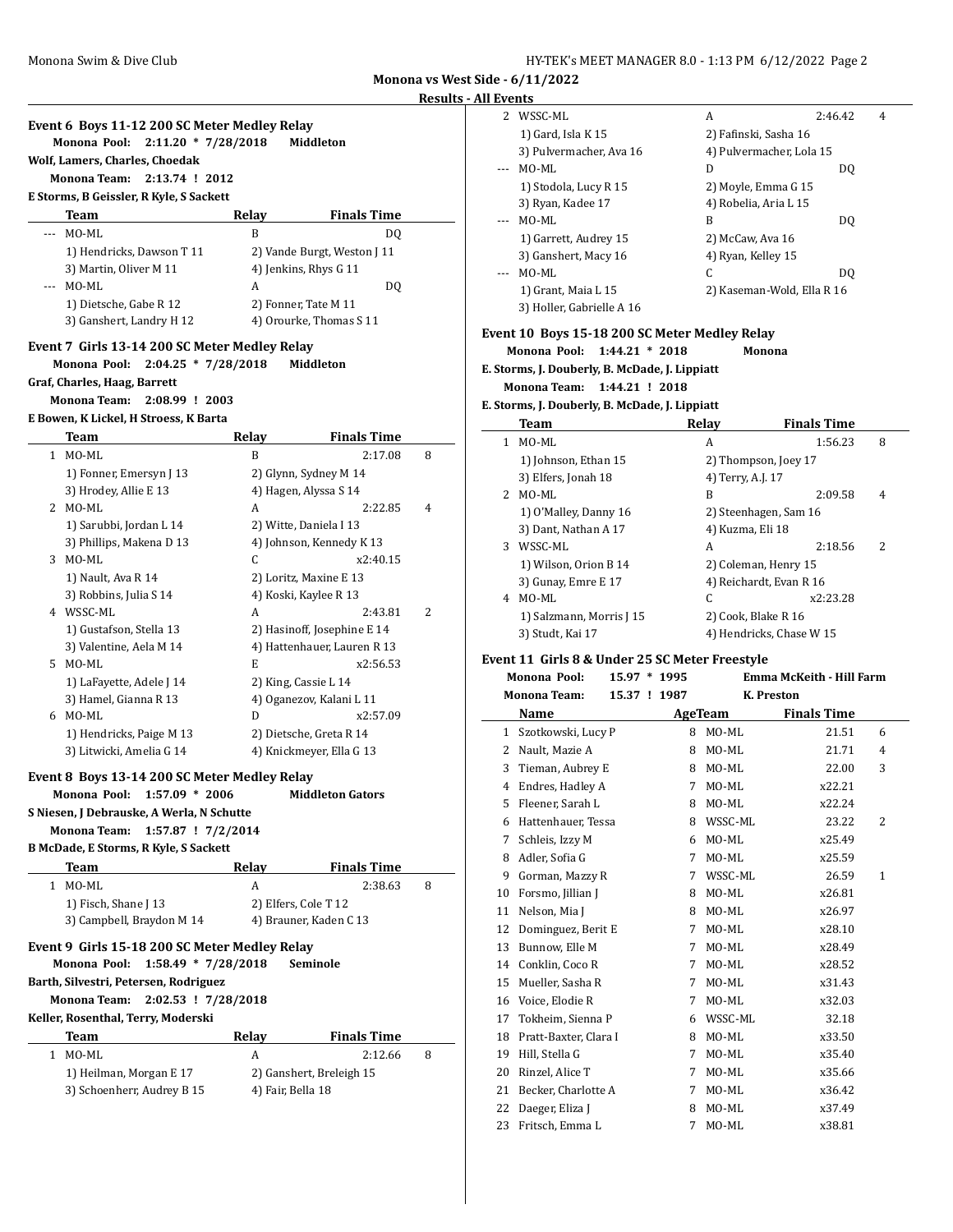**Monona vs West Side - 6/11/2022 Results - All Events**

| (Event 11 Girls 8 & Under 25 SC Meter Freestyle) |                       |    |         |                    |  |  |  |  |  |  |
|--------------------------------------------------|-----------------------|----|---------|--------------------|--|--|--|--|--|--|
|                                                  | <b>Name</b>           |    | AgeTeam | <b>Finals Time</b> |  |  |  |  |  |  |
|                                                  | 24 Becker, Daphne M   | 6  | WSSC-ML | x45.60             |  |  |  |  |  |  |
|                                                  | 25 Conti, Charlotte A | 6  | MO-ML   | x52.65             |  |  |  |  |  |  |
|                                                  | 26 Hodel, Iris J      | 5. | MO-ML   | x55.90             |  |  |  |  |  |  |
|                                                  | 27 Owen, Penny C      | 7  | WSSC-ML | x1:01.02           |  |  |  |  |  |  |
| 28                                               | Mueller, Vivian S     | 5. | MO-ML   | x1:01.25           |  |  |  |  |  |  |
|                                                  | --- Scholl, Maisy M   | 6  | MO-ML   | DO                 |  |  |  |  |  |  |

# **Event 12 Boys 8 & Under 25 SC Meter Freestyle**

|              | Monona Pool:<br>15.75 |              | 1982<br>* | <b>Matt Matteson - Monona</b> |                      |              |
|--------------|-----------------------|--------------|-----------|-------------------------------|----------------------|--------------|
|              | <b>Monona Team:</b>   | 15.65 ! 1982 |           |                               | <b>Matt Matteson</b> |              |
|              | Name                  |              |           | AgeTeam                       | <b>Finals Time</b>   |              |
| $\mathbf{1}$ | Vande Burgt, Rowen R  |              | 8         | MO-ML                         | 23.72                | 6            |
| 2            | Tokheim, Oliver P     |              | 7         | WSSC-ML                       | 30.06                | 4            |
| 3            | Gudgel, Oliver P      |              | 7         | MO-ML                         | 30.41                | 3            |
| 4            | Johnson, Miles G      |              | 7         | MO-ML                         | 32.23                | 2            |
| 5            | Becker, Augustus G    |              | 8         | WSSC-ML                       | 32.75                | $\mathbf{1}$ |
| 6            | Fick, Cashton J       |              | 8         | MO-ML                         | x37.38               |              |
| 7            | Fick, Easton J        |              | 7         | MO-ML                         | x38.17               |              |
| 8            | Hodel, Oliver W       |              | 8         | MO-ML                         | x38.30               |              |
| 9            | Fuchsteiner, Wyatt S  |              | 7         | WSSC-ML                       | 40.70                |              |
| 10           | Stodola, Henry B      |              | 6         | MO-ML                         | x45.54               |              |
| 11           | Svensson, Gideon J    |              | 6         | MO-ML                         | x52.23               |              |
|              | Salzmann, Russell R   |              | 7         | MO-ML                         | DQ                   |              |

# **Event 12A Mixed 25 SC Meter Freestyle**

|  | <b>Monona Team:</b>    |  | 34.50 ! 2021 |            |                    | <b>Jackson Dehner</b> |  |
|--|------------------------|--|--------------|------------|--------------------|-----------------------|--|
|  | <b>Name</b>            |  | AgeTeam      |            | <b>Finals Time</b> |                       |  |
|  | 1 Dehner, Jackson R    |  |              | 14 MO-ML   | 41.57              |                       |  |
|  | 2 Lorenz, Sylvi C      |  |              | 14 WSSC-ML | 45.01              |                       |  |
|  | 3 Ganshert, Rylee J    |  |              | 13 MO-ML   | 50.93              |                       |  |
|  | --- Sailing, Ryleigh M |  | 19           | MO-ML      | X55.44             |                       |  |

# **Event 12B Mixed 50 SC Meter Freestyle**

| <b>Monona Team:</b>  | 44.18 ! 2021 |         |          | <b>Miles Carless</b> |  |
|----------------------|--------------|---------|----------|----------------------|--|
| <b>Name</b>          |              | AgeTeam |          | <b>Finals Time</b>   |  |
| 1 Carless, Miles W   |              | 18.     | MO-ML    | 45.71                |  |
| 2 O'Malley, Ryan C   |              |         | 16 MO-ML | 59.45                |  |
| 3 Thorson, Kyla      |              |         | 16 MO-ML | 1:21.77              |  |
| 4 Riederer, Thomas E |              | 16.     | MO-ML    | x1:25.83             |  |

#### **Event 13 Girls 9-10 50 SC Meter Freestyle**

| Monona Pool: |                       | $30.00 * 2021$ |    |         | <b>Abigail Frommelt</b> |   |
|--------------|-----------------------|----------------|----|---------|-------------------------|---|
|              | <b>Monona Team:</b>   | 31.40 ! 2013   |    |         | Mary O'Malley           |   |
|              | Name                  |                |    | AgeTeam | <b>Finals Time</b>      |   |
| 1            | Schoenherr, Jillian R |                | 9  | MO-ML   | 33.41                   | 6 |
| 2            | Schleis, Stella L     |                | 10 | MO-ML   | 41.09                   | 4 |
| 3            | Fisch, Audrey J       |                | 10 | MO-ML   | 43.90                   | 3 |
| 4            | Owen, Zinnia O        |                | 9  | WSSC-ML | 44.07                   | 2 |
| 5            | Czajkowski, Stella H  |                | 10 | MO-ML   | x45.61                  |   |
| 6            | Mueller, Maggie E     |                | 9  | MO-ML   | x49.91                  |   |
| 7            | Treichel, Sloane E    |                | 10 | MO-ML   | x50.33                  |   |
| 8            | Brantner, Isabella M  |                | 10 | MO-ML   | x55.35                  |   |
| 9            | Tokheim, Fiona P      |                | 9  | WSSC-ML | 58.86                   | 1 |
| 10           | Etter, Layla R        |                | 9  | MO-ML   | x1:01.22                |   |
| 11           | Gudgel, Shelby E      |                | 9  | MO-ML   | x1:02.66                |   |
| 12           | Subramanian, Kaia E   |                | 10 | MO-ML   | x1:02.68                |   |
| 13           | Hayes, Lucia          |                | 9  | WSSC-ML | 1:03.22                 |   |

|          | 14 Slater, Pennelope L  | 10 | MO-ML   | x1:03.56       |
|----------|-------------------------|----|---------|----------------|
| 15       | Kohrt, Leah A           | 9  | MO-ML   | x1:04.24       |
|          | 16 West, Juliette N     | 9  | MO-ML   | x1:05.97       |
| 17       | Coutre', Adalheid F     | 9  | WSSC-ML | x1:08.03       |
| 18       | Stodola, Zoe M          | 9  | MO-ML   | x1:08.40       |
| 19       | Kendrick, Meghan A      | 9  | MO-ML   | x1:09.09       |
| 20       | Slater, Adelaide R      | 9  | MO-ML   | x1:09.84       |
| 21       | Haberli, Maren J        | 9  | MO-ML   | x1:10.09       |
|          | 22 Hendricks, McKenna J | 9  | MO-ML   | x1:13.84       |
| 23       | Siegler, Sophie M       | 9  | MO-ML   | x1:24.20       |
| $\cdots$ | Fuchsteiner, Addy R     | 9  | WSSC-ML | DO.            |
| ---      | Barnes, Brinna R        | 10 | MO-ML   | D <sub>0</sub> |

# **Event 14 Boys 9-10 50 SC Meter Freestyle**

|              | <b>Monona Pool:</b> | $30.25 * 2018$ |                  |                | <b>Max Carter</b>  |              |
|--------------|---------------------|----------------|------------------|----------------|--------------------|--------------|
|              | <b>Monona Team:</b> |                | 30.59 ! 8/1/2015 |                | AJ Terry           |              |
|              | Name                |                |                  | <b>AgeTeam</b> | <b>Finals Time</b> |              |
| $\mathbf{1}$ | Szotkowski, Burke R |                | 10               | MO-ML          | 34.93              | 6            |
| 2            | Wilson, Leo E       |                | 9                | WSSC-ML        | 39.48              | 4            |
| 3            | Carney, Ethan A     |                | 10               | MO-ML          | 40.91              | 3            |
| 4            | Beuthling, Hugo M   |                | 9                | MO-ML          | 45.16              | 2            |
| 5            | Fonner, Lochlann E  |                | 9                | MO-ML          | x45.63             |              |
| 6            | Mayorga, Kru M      |                | 10               | MO-ML          | x45.71             |              |
| 7            | Brauner, Lucas R    |                | 10               | MO-ML          | x46.09             |              |
| 8            | Gorman, Carter T    |                | 10               | WSSC-ML        | 46.26              | $\mathbf{1}$ |
| 9            | Reilly, Jackson S   |                | 10               | MO-ML          | x50.87             |              |
| 10           | Martin, Finn W      |                | 10               | MO-ML          | x51.93             |              |
| 11           | Johnson, Cameron A  |                | 9                | MO-ML          | x53.32             |              |
| 12           | Robelia, Henner J   |                | 10               | MO-ML          | x55.90             |              |
| 13           | Jones, Harrison C   |                | 9                | WSSC-ML        | 56.58              |              |
| 14           | Jalbert, Luc A      |                | 10               | MO-ML          | x57.68             |              |
| 15           | West, Noble A       |                | 10               | MO-ML          | x1:00.44           |              |
| 16           | Loritz, Charles G   |                | 9                | MO-ML          | x1:02.05           |              |
| 17           | Rinzel, Levi H      |                | 9                | MO-ML          | x1:03.13           |              |
| 18           | Keaveny, Joe C      |                | 10               | MO-ML          | x1:04.62           |              |
| 19           | Williams, AJ L      |                | 10               | MO-ML          | x1:10.87           |              |
| 20           | Elfers, Caleb R     |                | 9                | MO-ML          | x1:22.56           |              |
| ---          | Hall, Isaac N       |                | 9                | MO-ML          | DQ                 |              |
| $---$        | Lawler, James M     |                | 9                | WSSC-ML        | DQ                 |              |

# **Event 15 Girls 11-12 50 SC Meter Freestyle**

|    | 28.47 * 7/28/2018<br>Monona Pool:   |    |         | <b>Isabelle Enz</b>   |   |
|----|-------------------------------------|----|---------|-----------------------|---|
|    | <b>Monona Team:</b><br>28.92 ! 1983 |    |         | <b>Christy Hrenak</b> |   |
|    | Name                                |    | AgeTeam | Finals Time           |   |
| 1  | Kraemer, Chloe E                    | 11 | MO-ML   | 34.81                 | 6 |
| 2  | Fair, Millie G                      | 12 | MO-ML   | 35.78                 | 4 |
| 3  | Wilson, Emilia Kate or K            | 11 | WSSC-ML | 36.07                 | 3 |
| 4  | Witte, Gabi S                       | 11 | MO-ML   | 36.21                 | 2 |
| 5  | Hasinoff, Anabel F                  | 12 | WSSC-ML | 36.29                 | 1 |
| 6  | Grant, Elena J                      | 12 | MO-ML   | x37.43                |   |
| 7  | LaFayette, Aurelie J                | 11 | MO-ML   | x37.90                |   |
| 8  | Bernards, Jane F                    | 12 | MO-ML   | x39.27                |   |
| 9  | Szotkowski, Eden M                  | 12 | MO-ML   | x40.33                |   |
| 10 | Kaseman-Wold, Clara J               | 12 | MO-ML   | x41.56                |   |
| 11 | Brown-Puccio, Ceena M               | 12 | MO-ML   | x42.67                |   |
| 12 | Faasuamalie, Nona M                 | 11 | MO-ML   | x42.89                |   |
| 13 | Becker, Zadie E                     | 12 | MO-ML   | x42.92                |   |
| 14 | Stodola, Ellie P                    | 12 | MO-ML   | x43.53                |   |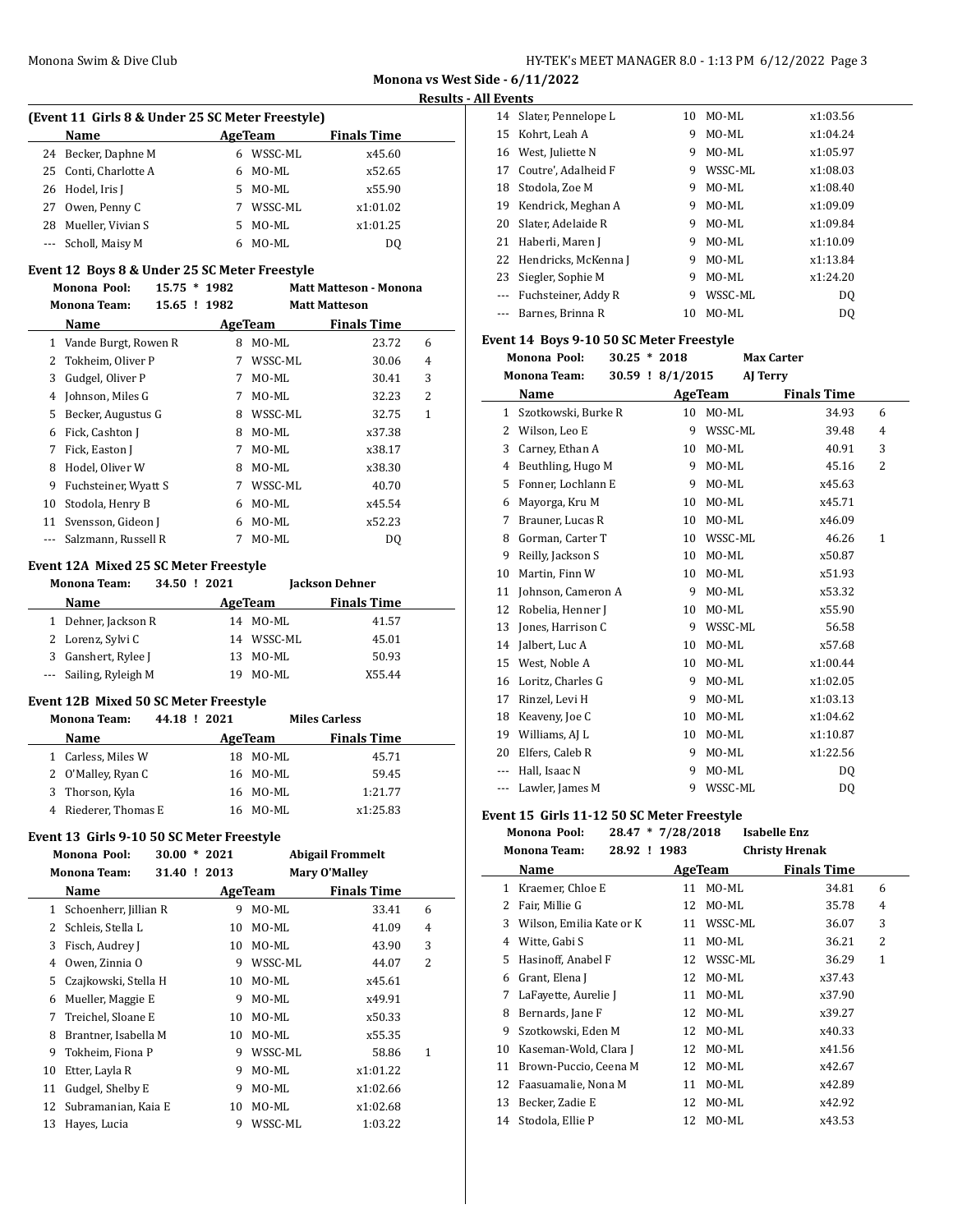| HY-TEK's MEET MANAGER 8.0 - 1:13 PM 6/12/2022 Page 4 |  |  |  |
|------------------------------------------------------|--|--|--|
|------------------------------------------------------|--|--|--|

# **Results - All Events**

# **(Event 15 Girls 11-12 50 SC Meter Freestyle)**

|    | Name                    |    | AgeTeam    | <b>Finals Time</b> |  |
|----|-------------------------|----|------------|--------------------|--|
|    | 15 Hoeksema, Grace E    | 11 | MO-ML      | x45.12             |  |
|    | 16 Nelson, Bailey A     |    | 12 MO-ML   | x45.84             |  |
| 17 | Rosenkranz, Pearl A     | 11 | MO-ML      | x46.85             |  |
| 18 | Borokhim-Kollasch, Tala |    | 11 WSSC-ML | 47.15              |  |
| 19 | Miller, CI I            | 12 | MO-ML      | x49.21             |  |
|    | 20 Valentine, Clara R   |    | 11 WSSC-ML | x51.10             |  |
| 21 | Brown, Mirabelle H      |    | 12 MO-ML   | x51.18             |  |
|    | 22 Oganezov, Kalani L   | 11 | $MO-ML$    | x1:04.97           |  |
| 23 | Stewart, Kilee L        | 11 | MO-ML      | x1:07.00           |  |

# **Event 16 Boys 11-12 50 SC Meter Freestyle**

|    | Monona Pool:          |              | $26.93 * 6/20/2015$ |          | <b>Nate W Lamers</b> |   |  |
|----|-----------------------|--------------|---------------------|----------|----------------------|---|--|
|    | <b>Monona Team:</b>   | 28.64 ! 2012 |                     |          | <b>Shane Sackett</b> |   |  |
|    | Name                  |              |                     | AgeTeam  | <b>Finals Time</b>   |   |  |
| 1  | Ganshert, Landry H    |              |                     | 12 MO-ML | 31.80                | 6 |  |
| 2  | Byrnes, Thomas K      |              | 11                  | WSSC-ML  | 35.43                | 4 |  |
| 3  | Coutre', Mason M      |              | 11                  | WSSC-ML  | 37.08                | 3 |  |
| 4  | Vande Burgt, Weston J |              | 11                  | MO-ML    | 42.05                | 2 |  |
| 5  | Elfers, Cole T        |              | 12                  | MO-ML    | 43.31                | 1 |  |
| 6  | Jenkins, Rhys G       |              | 11                  | MO-ML    | x45.37               |   |  |
| 7  | Hendricks, Dawson T   |              | 11                  | MO-ML    | x48.43               |   |  |
| 8  | Orourke, Thomas S     |              | 11                  | MO-ML    | x48.91               |   |  |
| 9  | Kohrt, Micah K        |              | 12                  | MO-ML    | x59.14               |   |  |
| 10 | Martin, Oliver M      |              | 11                  | MO-ML    | x1:02.81             |   |  |
| 11 | Peterson, Jack P      |              | 12                  | MO-ML    | x1:09.92             |   |  |
| 12 | Howard, Carter D      |              | 12                  | MO-ML    | x1:20.57             |   |  |

#### **Event 17 Girls 13-14 100 SC Meter Freestyle**

|    | Monona Pool:          | $59.38 * 6/18/2016$ |                | <b>Alex Moderski</b> |                |
|----|-----------------------|---------------------|----------------|----------------------|----------------|
|    | <b>Monona Team:</b>   | 59.38 ! 6/18/2016   |                | Alex Moderski        |                |
|    | Name                  |                     | <b>AgeTeam</b> | <b>Finals Time</b>   |                |
| 1  | Hagen, Alyssa S       |                     | 14 MO-ML       | 1:02.97              | 6              |
| 2  | Sarubbi, Jordan L     | 14                  | MO-ML          | 1:03.98              | 4              |
| 3  | Johnson, Kennedy K    | 13                  | MO-ML          | 1:04.32              | 3              |
| 4  | Glynn, Sydney M       | 14                  | MO-ML          | x1:08.49             |                |
| 5  | Hattenhauer, Lauren R | 13                  | WSSC-ML        | 1:09.46              | $\overline{2}$ |
| 6  | Fonner, Emersyn J     | 13                  | MO-ML          | x1:16.03             |                |
| 7  | Loritz. Maxine E      | 13                  | MO-ML          | x1:16.49             |                |
| 8  | Phillips, Makena D    | 13                  | MO-ML          | x1:16.58             |                |
| 9  | Witte, Daniela I      | 13                  | MO-ML          | x1:17.74             |                |
| 10 | Dietsche, Greta R     | 14                  | MO-ML          | x1:18.52             |                |
| 11 | Hasinoff, Josephine E | 14                  | WSSC-ML        | 1:21.12              | $\mathbf{1}$   |
| 12 | Valentine, Aela M     | 14                  | WSSC-ML        | 1:21.55              |                |
| 13 | King, Cassie L        | 14                  | MO-ML          | x1:22.66             |                |
| 14 | Knickmeyer, Ella G    | 13                  | MO-ML          | x1:22.78             |                |
| 15 | Litwicki, Amelia G    | 14                  | MO-ML          | x1:23.48             |                |
| 16 | Gustafson, Stella     | 13                  | WSSC-ML        | x1:26.62             |                |
| 17 | LaFayette, Adele J    | 14                  | MO-ML          | x1:27.63             |                |
| 18 | Reichardt, Brynn      | 13                  | WSSC-ML        | x1:32.81             |                |
| 19 | Hamel, Gianna R       | 13                  | MO-ML          | x1:33.75             |                |
| 20 | Hendricks, Paige M    | 13                  | MO-ML          | x1:47.88             |                |

# **Event 18 Boys 13-14 100 SC Meter Freestyle**

| Monona Pool:          | $56.20 * 2006$    |         |          | Sam Niesen - Middleton |   |
|-----------------------|-------------------|---------|----------|------------------------|---|
| <b>Monona Team:</b>   | 56.54 ! 7/12/2014 |         |          | <b>Bennett McDade</b>  |   |
| Name                  |                   | AgeTeam |          | <b>Finals Time</b>     |   |
| 1 Campbell, Braydon M |                   |         | 14 MO-ML | 1:06.56                | 6 |

| 2 Brauner, Kaden C | 13 MO-ML | 1:09.46<br>4 |  |
|--------------------|----------|--------------|--|
| 3 Fisch, Shane J   | 13 MO-ML | 1:16.49      |  |

# **Event 19 Girls 15-18 100 SC Meter Freestyle**

|    | Monona Pool:         | $56.24 * 2018$ |                   |         | Alex Moderski      |              |
|----|----------------------|----------------|-------------------|---------|--------------------|--------------|
|    | <b>Monona Team:</b>  |                | 56.24 ! 7/28/2018 |         | Alexandra Moderski |              |
|    | Name                 |                |                   | AgeTeam | <b>Finals Time</b> |              |
| 1  | Schoenherr, Audrey B |                | 15                | MO-ML   | 1:03.61            | 6            |
| 2  | Heilman, Morgan E    |                | 17                | MO-ML   | 1:03.79            | 4            |
| 3  | Ganshert, Macy       |                | 16                | MO-ML   | 1:06.81            | 3            |
| 4  | Garrett, Audrey      |                | 15                | MO-ML   | x1:07.15           |              |
| 5  | Ryan, Kelley         |                | 15                | MO-ML   | x1:07.81           |              |
| 6  | Ganshert, Breleigh   |                | 15                | MO-ML   | x1:09.08           |              |
| 7  | McCaw, Ava           |                | 16                | MO-ML   | x1:10.93           |              |
| 8  | Kaseman-Wold, Ella R |                | 16                | MO-ML   | x1:13.84           |              |
| 9  | Holler, Gabrielle A  |                | 16                | MO-ML   | x1:15.02           |              |
| 10 | Ryan, Kadee          |                | 17                | MO-ML   | x1:19.48           |              |
| 11 | Grant, Maia L        |                | 15                | MO-ML   | x1:19.87           |              |
| 12 | Fafinski, Sasha      |                | 16                | WSSC-ML | 1:22.04            | 2            |
| 13 | Pulvermacher, Lola   |                | 15                | WSSC-ML | 1:22.65            | $\mathbf{1}$ |
| 14 | Stodola, Lucy R      |                | 15                | MO-ML   | x1:24.71           |              |
| 15 | Moyle, Emma G        |                | 15                | MO-ML   | x1:25.24           |              |
| 16 | Robelia, Aria L      |                | 15                | MO-ML   | x1:34.45           |              |
| 17 | Gard, Isla K         |                | 15                | WSSC-ML | 1:46.27            |              |

# **Event 20 Boys 15-18 100 SC Meter Freestyle**

|    | Monona Pool:        | $51.66 * 7/28/2018$ |         | <b>Lain Weaver</b> |   |
|----|---------------------|---------------------|---------|--------------------|---|
|    | <b>Monona Team:</b> | 51.97 ! 2018        |         | <b>Ben McDade</b>  |   |
|    | Name                |                     | AgeTeam | <b>Finals Time</b> |   |
| 1  | Terry, A.J.         | 17                  | MO-ML   | 54.01              | 6 |
| 2  | Elfers, Jonah       | 18                  | MO-ML   | 56.38              | 4 |
| 3  | O'Malley, Danny     | 16                  | MO-ML   | 1:02.09            | 3 |
| 4  | Kuzma, Eli          | 18                  | MO-ML   | x1:04.29           |   |
| 5  | Steenhagen, Sam     | 16                  | MO-ML   | x1:05.56           |   |
| 6  | Saloma, Felix       | 17                  | MO-ML   | x1:07.53           |   |
| 7  | Dant, Nathan A      | 17                  | MO-ML   | x1:07.56           |   |
| 8  | Thompson, Joey      | 17                  | MO-ML   | x1:07.57           |   |
| 9  | Coleman, Henry      | 15                  | WSSC-ML | 1:10.46            | 2 |
| 10 | Reichardt, Evan R   | 16                  | WSSC-ML | 1:10.96            | 1 |
| 11 | Salzmann, Morris J  | 15                  | MO-ML   | x1:11.52           |   |
| 12 | Cook, Blake R       | 16                  | MO-ML   | x1:11.62           |   |
| 13 | Hendricks, Chase W  | 15                  | MO-ML   | x1:11.81           |   |
| 14 | Studt, Kai          | 17                  | MO-ML   | x1:11.94           |   |
| 15 | Dant, Ryan J        | 15                  | MO-ML   | x1:15.18           |   |
| 16 | O'Malley, Ryan C    | 16                  | MO-ML   | x2:03.22           |   |

# **Event 21 Girls 8 & Under 25 SC Meter Backstroke**

|    | Monona Pool:            | $19.40 * 1972$ |   |         | P Schmidt - West Side     |   |
|----|-------------------------|----------------|---|---------|---------------------------|---|
|    | <b>Monona Team:</b>     | 19.85 ! 2021   |   |         | <b>Jillian Schoenherr</b> |   |
|    | Name                    |                |   | AgeTeam | <b>Finals Time</b>        |   |
| 1  | Adler, Sofia G          |                | 7 | $MO-ML$ | 28.32                     | 6 |
| 2  | Treichel, Blythe S      |                | 8 | $MO-ML$ | 31.32                     | 4 |
| 3  | Conti, Claire M         |                | 8 | $MO-ML$ | 33.34                     | 3 |
| 4  | Voice. Elodie R         |                | 7 | $MO-ML$ | x34.65                    |   |
| 5. | Becker, Charlotte A     |                | 7 | $MO-ML$ | x36.23                    |   |
|    | 6 Pratt-Baxter, Clara I |                | 8 | MO-ML   | x38.41                    |   |
| 7  | Fritsch, Emma L         |                | 7 | MO-ML   | x40.43                    |   |
| 8  | Rinzel, Alice T         |                | 7 | MO-ML   | x45.37                    |   |
| 9  | Tokheim, Sienna P       |                | 6 | WSSC-ML | 47.23                     | 2 |
|    |                         |                |   |         |                           |   |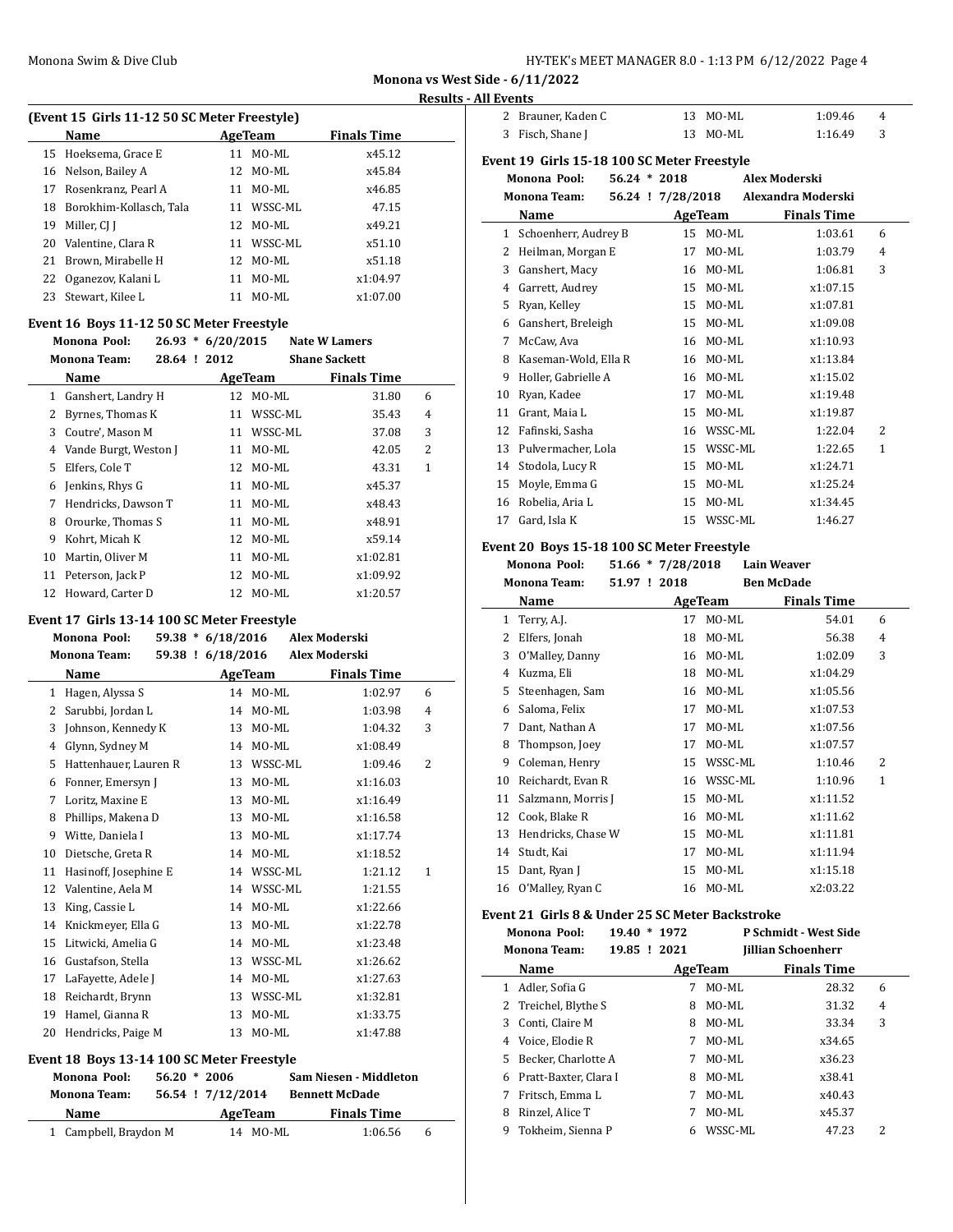| HY-TEK's MEET MANAGER 8.0 - 1:13 PM 6/12/2022 Page 5 |  |  |  |
|------------------------------------------------------|--|--|--|
|------------------------------------------------------|--|--|--|

 $\overline{\phantom{a}}$ 

 $\overline{a}$ 

# **Results - All Events**

| (Event 21 Girls 8 & Under 25 SC Meter Backstroke) |                    |   |         |                    |  |  |  |
|---------------------------------------------------|--------------------|---|---------|--------------------|--|--|--|
|                                                   | <b>Name</b>        |   | AgeTeam | <b>Finals Time</b> |  |  |  |
|                                                   | 10 Daeger, Eliza J | 8 | MO-ML   | x54.81             |  |  |  |
|                                                   | 11 Hodel, Iris J   |   | 5 MO-ML | x1:02.99           |  |  |  |
|                                                   | --- Owen, Penny C  |   | WSSC-ML | DO.                |  |  |  |
|                                                   | --- Bunnow, Elle M |   | $MO-ML$ | DΟ                 |  |  |  |

# **Event 22 Boys 8 & Under 25 SC Meter Backstroke**

|    | EVEIN 22 DOYS 0 & UNUEL 25 SC METEL DALKSH OKE |           |         |         |                         |   |  |  |
|----|------------------------------------------------|-----------|---------|---------|-------------------------|---|--|--|
|    | 19.38<br>Monona Pool:                          |           | $*1995$ |         | Adam Grinde - Ridgewood |   |  |  |
|    | <b>Monona Team:</b>                            | $20.29$ ! | 1980    |         | <b>B.</b> Fischer       |   |  |  |
|    | <b>Name</b>                                    |           |         | AgeTeam | <b>Finals Time</b>      |   |  |  |
|    | 1 Vande Burgt, Rowen R                         |           | 8       | MO-ML   | 27.09                   | 6 |  |  |
|    | 2 Faasuamalie, Felix G                         |           | 8       | $MO-ML$ | 29.25                   | 4 |  |  |
| 3  | Becker, Augustus G                             |           | 8       | WSSC-ML | 32.17                   | 3 |  |  |
|    | 4 Tokheim, Oliver P                            |           |         | WSSC-ML | 37.10                   | 2 |  |  |
| 5. | Salzmann, Russell R                            |           | 7       | MO-ML   | 39.53                   | 1 |  |  |
| 6  | Hodel, Oliver W                                |           | 8       | MO-ML   | x50.46                  |   |  |  |
|    | Johnson, Miles G                               |           |         | MO-ML   | D <sub>0</sub>          |   |  |  |

#### **Event 23 Girls 9-10 50 SC Meter Backstroke**

|          | Monona Pool:            | $35.05 * 1995$ |      |         | <b>Margaret Barry - Maple Bluff</b> |                |
|----------|-------------------------|----------------|------|---------|-------------------------------------|----------------|
|          | <b>Monona Team:</b>     | $35.50$ !      | 2013 |         | Mary O'Malley                       |                |
|          | <b>Name</b>             |                |      | AgeTeam | <b>Finals Time</b>                  |                |
|          | 1 Treichel, Sloane E    |                | 10   | MO-ML   | 1:02.09                             | 6              |
|          | 2 Carney, Ella L        |                | 9    | MO-ML   | 1:03.15                             | $\overline{4}$ |
| 3        | Tokheim, Fiona P        |                | 9    | WSSC-ML | 1:12.54                             | 3              |
| 4        | West, Juliette N        |                | 9    | MO-ML   | 1:26.77                             | 2              |
| $\cdots$ | Haberli, Maren J        |                | 9    | MO-ML   | DO.                                 |                |
|          | Rempe Swinea, Eleanor G |                | q    | MO-ML   | DO                                  |                |

#### **Event 24 Boys 9-10 50 SC Meter Backstroke**

|   | Monona Pool:<br><b>Monona Team:</b> | 36.50 ! 2010 | $36.15 * 6/23/2018$ |         | <b>Max Carter</b><br><b>Eric Storms</b> |                    |   |
|---|-------------------------------------|--------------|---------------------|---------|-----------------------------------------|--------------------|---|
|   | Name                                |              |                     | AgeTeam |                                         | <b>Finals Time</b> |   |
|   | 1 Laufenberg, Quincy G              |              | 10                  | MO-ML   |                                         | 38.07              | 6 |
|   | 2 Kurtz, Parker W                   |              | 9                   | $MO-ML$ |                                         | 49.58              | 4 |
| 3 | Fonner, Lochlann E                  |              | 9                   | MO-ML   |                                         | 1:00.19            | 3 |
| 4 | Robelia, Henner J                   |              | 10.                 | MO-ML   |                                         | x1:05.62           |   |
|   | 5 Johnson, Cameron A                |              | 9                   | $MO-ML$ |                                         | x1:09.56           |   |
| 6 | Jalbert, Luc A                      |              | 10                  | MO-ML   |                                         | x1:12.90           |   |
| 7 | Rinzel, Levi H                      |              | 9                   | MO-ML   |                                         | x1:14.55           |   |
| 8 | West. Noble A                       |              | 10                  | MO-ML   |                                         | x1:24.82           |   |
|   | Jones, Harrison C                   |              | 9                   | WSSC-ML |                                         | DO.                |   |

# **Event 25 Girls 11-12 50 SC Meter Backstroke**

#### **Monona Pool: 30.93 \* 7/28/2018 Hannah Mello**

|    | <b>Monona Team:</b> | 32.26 ! 8/4/2019 |            | <b>Audrey Garrett</b> |   |
|----|---------------------|------------------|------------|-----------------------|---|
|    | <b>Name</b>         |                  | AgeTeam    | <b>Finals Time</b>    |   |
|    | Ellefson, Liv M     | 11               | WSSC-ML    | 40.62                 | 6 |
|    | 2 Hoeksema, Grace E | 11               | MO-ML      | 53.34                 | 4 |
| 3  | Becker, Zadie E     |                  | 12 MO-ML   | 55.81                 | 3 |
| 4  | Stodola, Ellie P    |                  | 12 MO-ML   | 57.12                 | 2 |
| 5. | Lorenz, Greta E     |                  | 12 WSSC-ML | 57.34                 | 1 |
| 6  | Brown, Mirabelle H  |                  | 12 MO-ML   | x1:01.16              |   |
|    | Stewart. Kilee L    | 11               | MO-ML      | DO                    |   |

| Event 26 Boys 11-12 50 SC Meter Backstroke |                      |                |                    |                       |                |  |  |  |  |
|--------------------------------------------|----------------------|----------------|--------------------|-----------------------|----------------|--|--|--|--|
| Monona Pool:                               |                      | $31.06 * 2006$ |                    | Drew teDuits - Nakoma |                |  |  |  |  |
| <b>Monona Team:</b>                        |                      | 32.98 ! 2012   | <b>Eric Storms</b> |                       |                |  |  |  |  |
|                                            | Name                 |                | AgeTeam            | <b>Finals Time</b>    |                |  |  |  |  |
| 1                                          | Ganshert, Landry H   | 12             | $MO-ML$            | 38.09                 | 6              |  |  |  |  |
|                                            | 2 Dietsche, Gabe R   |                | 12 MO-ML           | 39.14                 | $\overline{4}$ |  |  |  |  |
| 3                                          | Byrnes, Thomas K     |                | 11 WSSC-ML         | 44.44                 | 3              |  |  |  |  |
|                                            | 4 Fonner. Tate M     | 11             | MO-ML              | 50.92                 | 2              |  |  |  |  |
| 5.                                         | Kohrt, Micah K       |                | 12 MO-ML           | x1:11.36              |                |  |  |  |  |
| 6                                          | Peterson, Jack P     |                | 12 MO-ML           | x1:24.34              |                |  |  |  |  |
|                                            | --- Howard, Carter D | 12             | MO-ML              | DO.                   |                |  |  |  |  |

# **Event 27 Girls 13-14 100 SC Meter Backstroke**

**Monona Pool: 1:04.59 \* 7/28/2018 Anna teDuits**

| Monona Team: |  | $1:08.60$ ! $8/4/2019$ | Morgan Heilman |
|--------------|--|------------------------|----------------|
|              |  |                        |                |

|   | Name                    | AgeTeam |            | <b>Finals Time</b> |   |
|---|-------------------------|---------|------------|--------------------|---|
| 1 | Hrodey, Allie E         | 13      | MO-ML      | 1:18.81            | 6 |
|   | Nault, Ava R            |         | 14 MO-ML   | 1:23.86            | 4 |
|   | Fonner, Emersyn J       | 13.     | MO-ML      | 1:26.41            | 3 |
| 4 | Ellefson, Jaina M       | 13.     | WSSC-ML    | 1:32.70            | 2 |
|   | 5 Hasinoff, Josephine E |         | 14 WSSC-ML | 1:35.10            | 1 |
|   | Gustafson, Stella       | 13      | WSSC-ML    | 1:45.07            |   |
|   | LaFayette, Adele J      | 14      | $MO-ML$    | x1:49.68           |   |

# **Event 29 Girls 15-18 100 SC Meter Backstroke**

**Monona Pool: 1:03.30 \* 7/23/2016 Beata Nelson**

| Monona Team: | $1:06.65$ ! $8/1/2015$ | <b>Keely Frankwicz</b> |
|--------------|------------------------|------------------------|
|              |                        |                        |

|   | Name                 | AgeTeam |            |          |                |
|---|----------------------|---------|------------|----------|----------------|
|   | 1 Heilman, Morgan E  | 17      | MO-ML      | 1:10.79  | 6              |
|   | 2 Ryan, Kelley       |         | 15 MO-ML   | 1:12.73  | $\overline{4}$ |
| 3 | Garrett, Audrey      |         | 15 MO-ML   | 1:15.56  | 3              |
|   | 4 Pulvermacher, Ava  |         | 16 WSSC-ML | 1:23.53  | 2              |
|   | 5 Stodola, Lucy R    |         | 15 MO-ML   | x1:33.84 |                |
|   | 6 Pulvermacher, Lola | 15.     | WSSC-ML    | 1:46.28  |                |
|   | Moyle, Emma G        | 15      | $MO-ML$    | x1:49.26 |                |
| 8 | Gard, Isla K         |         | 15 WSSC-ML | 2:00.96  |                |

#### **Event 30 Boys 15-18 100 SC Meter Backstroke**

|              | Monona Pool:        | 55.11 | $*2018$      |            | <b>Eric Storms</b> |                |  |
|--------------|---------------------|-------|--------------|------------|--------------------|----------------|--|
|              | <b>Monona Team:</b> |       | 55.11 ! 2018 |            | <b>Eric Storms</b> |                |  |
|              | Name                |       |              | AgeTeam    | <b>Finals Time</b> |                |  |
| $\mathbf{1}$ | Johnson, Ethan      |       | 15           | $MO-ML$    | 1:04.89            | 6              |  |
|              | Gunay, Emre E       |       | 17           | WSSC-ML    | 1:11.40            | $\overline{4}$ |  |
| 3            | Kuzma. Eli          |       | 18           | MO-ML      | 1:13.21            | 3              |  |
| 4            | Hendricks, Chase W  |       | 15           | MO-ML      | 1:18.56            | 2              |  |
|              | 5 Coleman, Henry    |       |              | 15 WSSC-ML | 1:20.62            | 1              |  |
| 6            | Salzmann, Morris J  |       | 15           | MO-ML      | x1:22.26           |                |  |
|              | Studt, Kai          |       | 17           | $MO-ML$    | x1:24.83           |                |  |
| 8            | Reichardt, Evan R   |       |              | 16 WSSC-ML | 1:25.93            |                |  |

# **Event 31 Girls 8 & Under 100 SC Meter Freestyle Relay**

**Monona Pool: 1:11.31 \* 1979 Parkcrest**

**E Clancy, J Moran, A Schmidt, A Tercek**

**Monona Team: 1:11.89 ! 1987**

#### **Lapacek,Clark,Pederson,Preston**

| Team                 | Relav                    | <b>Finals Time</b> |  |
|----------------------|--------------------------|--------------------|--|
| MO-ML                |                          | 1:50.53            |  |
| 1) Schleis, Izzy M 6 | 2) Treichel, Blythe S 8  |                    |  |
| 3) Adler, Sofia G 7  | 4) Lombardo, Kaleena K 7 |                    |  |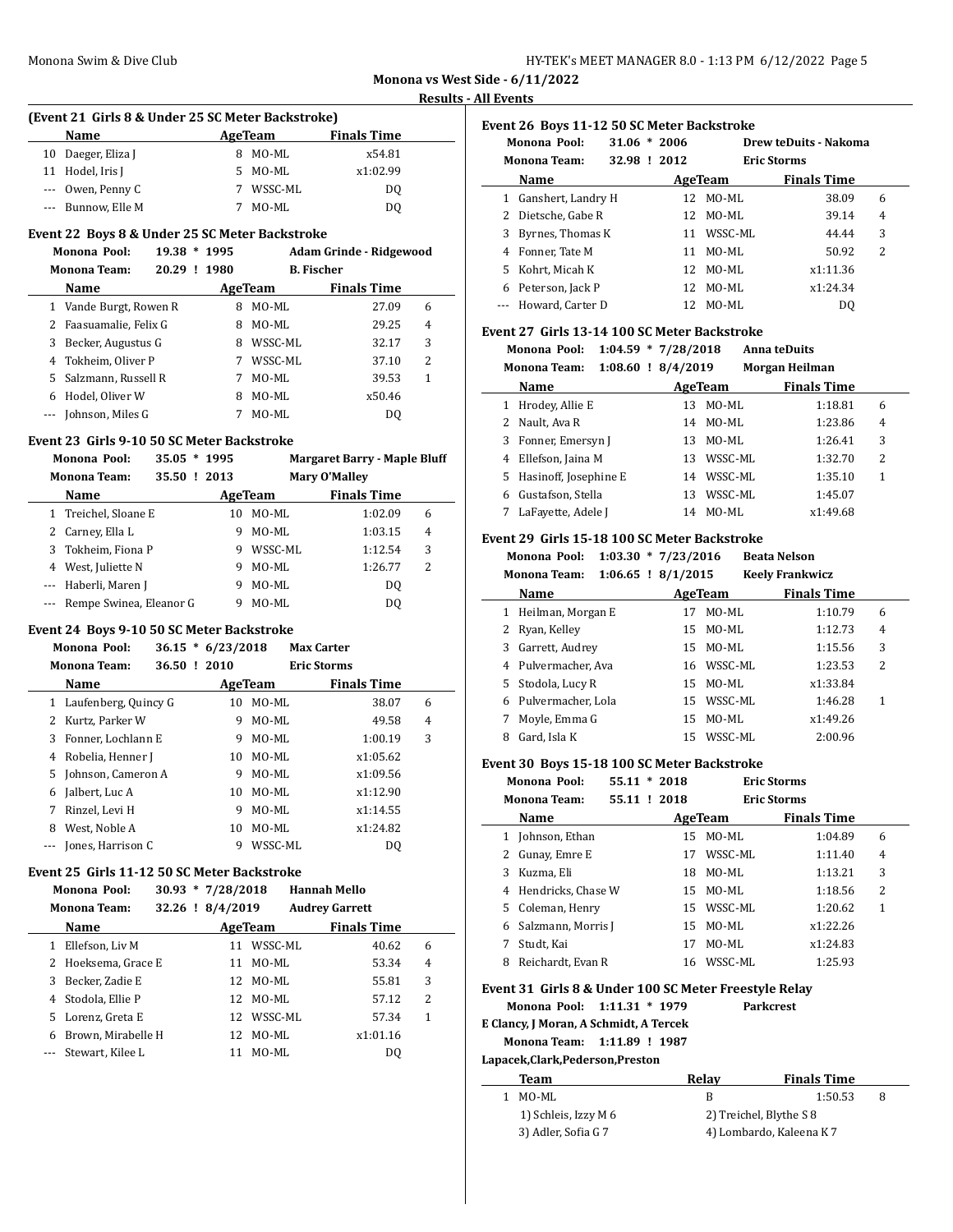#### **Results - All Events**

|                |                                                         |                        |                            |                                     | <u> Results - All Event</u> |
|----------------|---------------------------------------------------------|------------------------|----------------------------|-------------------------------------|-----------------------------|
|                | (Event 31 Girls 8 & Under 100 SC Meter Freestyle Relay) |                        |                            |                                     |                             |
|                | Team                                                    |                        | Relay                      | <b>Finals Time</b>                  |                             |
|                | 2 MO-ML                                                 |                        | $\mathsf{C}$               | 2:16.78                             | 4                           |
|                | 1) Nelson, Mia J 8                                      |                        | 2) Hill, Stella G 7        |                                     |                             |
|                | 3) Pratt-Baxter, Clara I 8                              |                        | 4) Bunnow, Elle M 7        |                                     |                             |
|                | 3 MO-ML                                                 |                        | D                          | x2:27.27                            |                             |
|                | 1) Conti, Claire M 8                                    |                        | 2) Mueller, Sasha R 7      |                                     |                             |
|                | 3) Daeger, Eliza J 8                                    |                        | 4) Rinzel, Alice T 7       |                                     |                             |
|                | 4 WSSC-ML                                               |                        | A                          | 2:41.34                             | 2                           |
|                | 1) Gorman, Mazzy R 7                                    |                        | 2) Owen, Penny C 7         |                                     |                             |
| --- MO-ML      | 3) Hattenhauer, Tessa 8                                 |                        | 4) Becker, Daphne M 6<br>F |                                     |                             |
|                |                                                         |                        |                            | DQ                                  |                             |
|                | 1) Scholl, Maisy M 6<br>3) Hodel, Iris J 5              |                        | 2) Mueller, Vivian S 5     |                                     |                             |
| $\overline{a}$ | MO-ML                                                   |                        | A                          | DQ                                  |                             |
|                | 1) Tieman, Aubrey E 8                                   |                        | 2) Endres, Hadley A 7      |                                     |                             |
|                | 3) Fleener, Sarah L 8                                   |                        | 4) Nault, Mazie A 8        |                                     |                             |
| $\cdots$       | MO-ML                                                   |                        | E                          | DQ                                  |                             |
|                | 1) Becker, Charlotte A 7                                |                        |                            | 2) Dominguez, Berit E 7             |                             |
|                | 3) Fritsch, Emma L 7                                    |                        | 4) Conti, Charlotte A 6    |                                     |                             |
|                |                                                         |                        |                            |                                     |                             |
|                | Event 32 Boys 8 & Under 100 SC Meter Freestyle Relay    |                        |                            |                                     |                             |
|                | Monona Pool:                                            | $1:12.08 * 1979$       |                            | <b>Nakoma</b>                       |                             |
|                | Seuferer, Phillips, Grams, Cranley                      |                        |                            |                                     |                             |
|                | <b>Monona Team:</b>                                     | 1:12.37 ! 1980         |                            |                                     |                             |
|                | Pecorin, Fisher, Anding, Hrenak                         |                        |                            |                                     |                             |
|                | Team                                                    |                        | Relay                      | <b>Finals Time</b>                  |                             |
|                | 1 MO-ML                                                 |                        | A                          | 2:11.34                             | 8                           |
|                | 1) Vande Burgt, Rowen R 8                               |                        | 2) Hodel, Oliver W 8       |                                     |                             |
|                | 3) Salzmann, Russell R 7                                |                        |                            | 4) Faasuamalie, Felix G 8           |                             |
|                | 2 MO-ML                                                 |                        | B                          | 3:01.59                             | 4                           |
|                | 1) Fick, Cashton J 8                                    |                        | 2) Stodola, Henry B 6      |                                     |                             |
|                | 3) Gudgel, Oliver P 7                                   |                        | 4) Svensson, Gideon J 6    |                                     |                             |
|                | --- WSSC-ML                                             |                        | A                          | DQ                                  |                             |
|                | 1) Becker, Augustus G 8                                 |                        |                            | 2) Fuchsteiner, Wyatt S 7           |                             |
|                | Event 33 Girls 9-10 100 SC Meter IM                     |                        |                            |                                     |                             |
|                | Monona Pool:                                            | $1:16.47 * 1995$       |                            | <b>Margaret Barry - Maple Bluff</b> |                             |
|                |                                                         |                        |                            |                                     |                             |
|                | Monona Team:                                            | 1:15.64 ! 2013         |                            | <b>Mary O'Malley</b>                |                             |
|                | Name                                                    |                        | AgeTeam                    | <b>Finals Time</b>                  |                             |
|                | 1 Schoenherr, Jillian R                                 |                        | 9 MO-ML                    | 1:28.72                             | 6                           |
|                | --- Owen, Zinnia O                                      |                        | 9 WSSC-ML                  | DQ                                  |                             |
|                | --- Schleis, Stella L                                   |                        | 10 MO-ML                   |                                     |                             |
|                |                                                         |                        |                            | DQ                                  |                             |
|                | Event 34 Boys 9-10 100 SC Meter IM                      |                        |                            |                                     |                             |
|                | Monona Pool:                                            | $1:13.12 * 7/28/2018$  |                            | <b>Samuel Wolf</b>                  |                             |
|                | Monona Team:                                            | 1:22.08 ! 1993         | E. Keith                   |                                     |                             |
|                | Name                                                    |                        | AgeTeam                    | <b>Finals Time</b>                  |                             |
|                | 1 Laufenberg, Quincy G                                  |                        | 10 MO-ML                   | 1:22.01                             | 6                           |
|                | 2 Beuthling, Hugo M                                     |                        | 9 MO-ML                    | 2:15.78                             | 4                           |
|                | Event 35 Girls 11-12 100 SC Meter IM                    |                        |                            |                                     |                             |
|                | Monona Pool:                                            |                        |                            | <b>Isabelle Enz</b>                 |                             |
|                | Monona Team:                                            | $1:10.78 * 7/28/2018$  |                            | <b>Kozette Rosenthal</b>            |                             |
|                |                                                         | $1:11.36$ ! $8/1/2015$ |                            |                                     |                             |
|                | Name                                                    |                        | AgeTeam                    | <b>Finals Time</b>                  |                             |
|                | 1 Vetter, Whitley M                                     |                        | 12 MO-ML                   | 1:28.34                             | 6                           |
|                | 2 Kelly, Lucy K                                         |                        | 12 WSSC-ML                 | 1:35.09                             | 4                           |
|                | 3 Beuthling, Elsa G                                     |                        | 12 MO-ML                   | 1:35.18                             | 3                           |
|                | 4 Hasinoff, Anabel F<br>5 Wilson, Emilia Kate or K      |                        | 12 WSSC-ML<br>11 WSSC-ML   | 1:37.36<br>1:38.33                  | 2<br>1                      |

| ll Events |                                                    |              |                |                |                                    |
|-----------|----------------------------------------------------|--------------|----------------|----------------|------------------------------------|
|           | 6 Mortensen, Maya L                                |              |                | 11 MO-ML       | 1:40.74                            |
|           | Event 37  Girls 13-14 100 SC Meter IM              |              |                |                |                                    |
|           | Monona Pool: 1:06.57 * 2018                        |              |                |                | <b>Evelyn Laursen</b>              |
|           | Monona Team: 1:07.42 ! 2003                        |              |                |                | <b>Kirsten Lickel</b>              |
|           | Name                                               |              |                | <b>AgeTeam</b> | <b>Finals Time</b>                 |
|           | 1 Sarubbi, Jordan L                                |              |                | 14 MO-ML       | 1:13.42<br>6                       |
|           | 2 Hagen, Alyssa S                                  |              |                | 14 MO-ML       | 4<br>1:14.14                       |
|           | 3 Johnson, Kennedy K                               |              |                | 13 MO-ML       | 1:17.60<br>3                       |
|           | 4 Nault, Ava R                                     |              |                | 14 MO-ML       | x1:28.91                           |
|           | 5 Robbins, Julia S                                 |              |                | 14 MO-ML       | x1:30.34                           |
|           | 6 Knickmeyer, Ella G                               |              |                | 13 MO-ML       | x1:33.37                           |
|           | 7 Ellefson, Jaina M                                |              |                | 13 WSSC-ML     | 1:33.75<br>2                       |
|           | 8 Valentine, Aela M                                |              |                | 14 WSSC-ML     | 1:34.89<br>1                       |
|           | 9 Litwicki, Amelia G                               |              |                | 14 MO-ML       | x1:41.16                           |
|           |                                                    |              |                |                |                                    |
|           | Event 38 Boys 13-14 100 SC Meter IM                |              |                |                |                                    |
|           | Monona Pool: 1:04.21 * 7/28/2018 Colin Senke       |              |                |                |                                    |
|           | <b>Monona Team:</b>                                |              |                |                | 1:04.39 ! 6/21/2014 Bennett McDade |
|           | Name                                               |              |                |                | AgeTeam Finals Time                |
|           | 1 Brauner, Kaden C                                 |              |                | 13 MO-ML       | 1:22.85<br>6                       |
|           | Event 39 Girls 15-18 200 SC Meter IM               |              |                |                |                                    |
|           | Monona Pool: 2:16.35 * 2018                        |              |                |                | Jenna Silvestri                    |
|           | Monona Team: 2:27.22 ! 2006                        |              |                |                | <b>Kirsten Lickel</b>              |
|           | Name                                               |              |                | AgeTeam        | <b>Finals Time</b>                 |
|           | 1 Kaseman-Wold, Ella R                             |              |                | 16 MO-ML       | 3:08.79<br>6                       |
|           | 2 Holler, Gabrielle A                              |              |                | 16 MO-ML       | 3:10.13<br>4                       |
|           |                                                    |              |                |                |                                    |
|           | Event 40  Boys 15-18 200 SC Meter IM               |              |                |                |                                    |
|           | Monona Pool: 2:03.66 * 2018                        |              |                |                | <b>Ben McDade</b>                  |
|           | Monona Team: 2:03.66 ! 2018                        |              |                |                | <b>Ben McDade</b>                  |
|           | Name                                               |              |                |                | AgeTeam Finals Time                |
|           | 1 O'Malley, Danny                                  |              |                | 16 MO-ML       | 2:41.84<br>6                       |
|           | Event 41  Girls 8 & Under 25 SC Meter Breaststroke |              |                |                |                                    |
|           | Monona Pool:                                       |              | 21.20 * 1972   |                | <b>SHorinek - Ridgewood</b>        |
|           | <b>Monona Team:</b>                                |              |                |                | 21.43 ! 7/16/2016 Sydney Glynn     |
|           | Name                                               |              |                | AgeTeam        | <b>Finals Time</b>                 |
|           | --- Conti, Charlotte A                             |              |                | 6 MO-ML        | DQ                                 |
|           | -- Hattenhauer, Tessa                              |              |                | 8 WSSC-ML      | DQ                                 |
|           | --- Nault, Mazie A                                 |              |                | 8 MO-ML        | DQ                                 |
|           |                                                    |              |                |                |                                    |
|           | Event 42 Boys 8 & Under 25 SC Meter Breaststroke   |              |                |                |                                    |
|           | Monona Pool:                                       |              | $19.97 * 2006$ |                | <b>Connor Smith - Ridgewood</b>    |
|           | <b>Monona Team:</b>                                | 21.99 ! 1991 |                |                | E. Keith                           |
|           | Name                                               |              |                | AgeTeam        | <b>Finals Time</b>                 |
|           | --- Gudgel, Oliver P                               |              | 7              | MO-ML          | DQ                                 |
|           | --- Faasuamalie, Felix G                           |              |                | 8 MO-ML        | DQ                                 |
|           | --- Fick, Cashton J                                |              |                | 8 MO-ML        | DQ                                 |
| ---       | Fick, Easton J                                     |              | 7              | MO-ML          | DQ                                 |
|           | Event 43  Girls 9-10 50 SC Meter Breaststroke      |              |                |                |                                    |
|           | Monona Pool:                                       |              | 39.53 * 2000   |                | <b>Brooke Taylor - Monona</b>      |
|           | <b>Monona Team:</b>                                | 39.53 ! 2000 |                |                | <b>Brooke Taylor</b>               |
|           |                                                    |              |                |                |                                    |
|           | Name                                               |              |                | AgeTeam        | <b>Finals Time</b>                 |
|           | 1 Czajkowski, Stella H                             |              |                | 10 MO-ML       | 50.27<br>6                         |
|           | 2 Mueller, Maggie E                                |              |                | 9 MO-ML        | 4<br>58.07                         |
| 3         | Fisch, Audrey J                                    |              |                | 10 MO-ML       | 1:01.30<br>3                       |
| 4         | Kronenfeld, Eva V                                  |              |                | 10 MO-ML       | x1:02.69                           |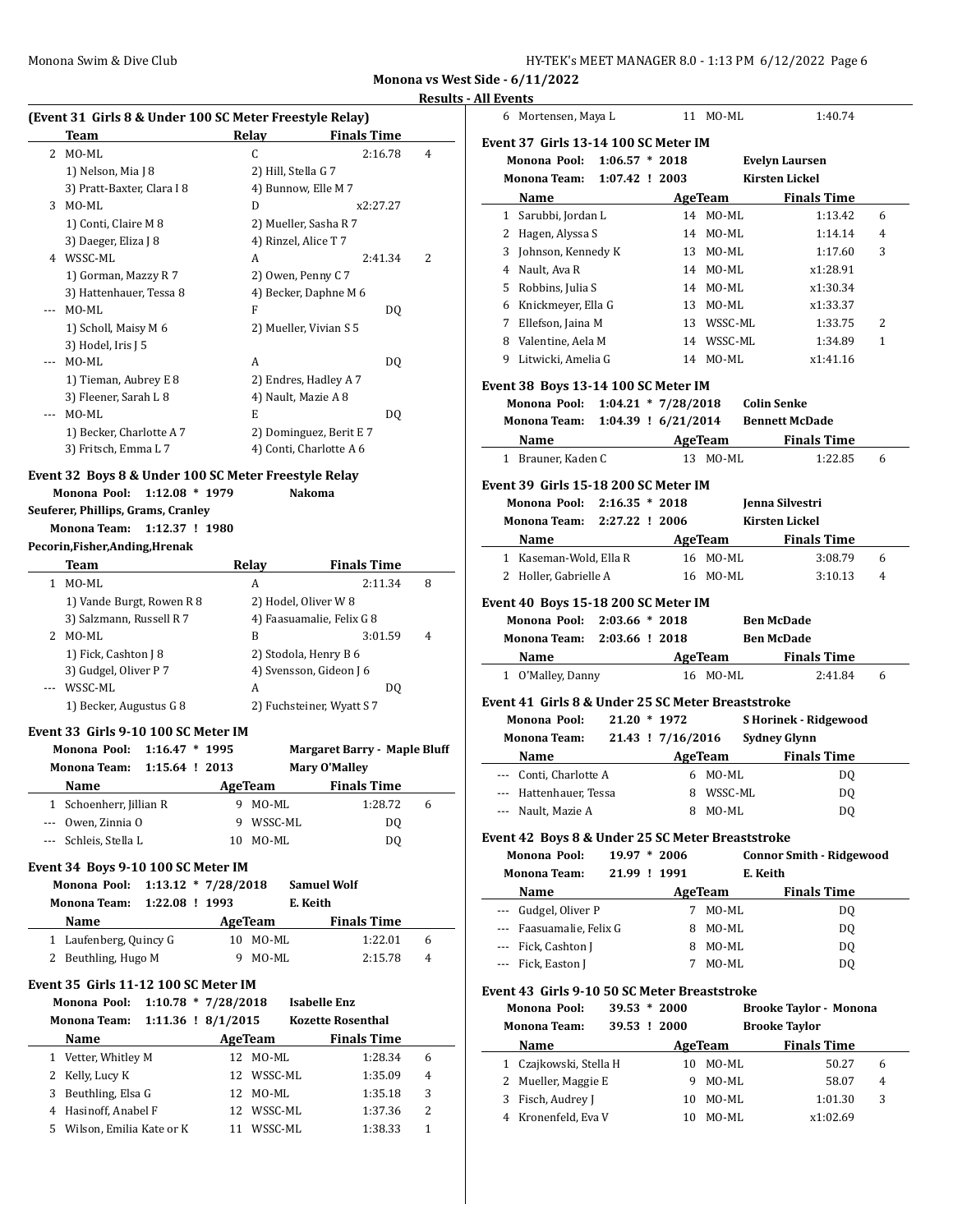| HY-TEK's MEET MANAGER 8.0 - 1:13 PM 6/12/2022 Page 7 |  |
|------------------------------------------------------|--|
|------------------------------------------------------|--|

 $\overline{a}$ 

#### **Results - All Events**

# **(Event 43 Girls 9-10 50 SC Meter Breaststroke)**

|   | Name                    |    | AgeTeam | <b>Finals Time</b> |   |  |
|---|-------------------------|----|---------|--------------------|---|--|
| 5 | Hayes, Lucia            | 9  | WSSC-ML | 1:12.25            | 2 |  |
| 6 | Carney, Ella L          | 9  | MO-ML   | x1:12.82           |   |  |
| 7 | Etter, Layla R          | 9  | MO-ML   | x1:21.15           |   |  |
| 8 | Coutre', Adalheid F     | 9  | WSSC-ML | 1:23.37            | 1 |  |
|   | 9 Hendricks, McKenna J  | 9  | MO-ML   | x1:28.57           |   |  |
|   | --- Slater, Pennelope L | 10 | MO-ML   | DO.                |   |  |
|   | Stodola, Zoe M          | 9  | MO-ML   | DO.                |   |  |
|   | --- Slater, Adelaide R  | 9  | MO-ML   | DO                 |   |  |

# **Event 44 Boys 9-10 50 SC Meter Breaststroke**

|   | Monona Pool:        | 37.18        | $*2018$ |         | <b>Samuel Wolf</b> |                |  |
|---|---------------------|--------------|---------|---------|--------------------|----------------|--|
|   | <b>Monona Team:</b> | 41.78 ! 1993 |         |         | E. Keith           |                |  |
|   | <b>Name</b>         |              |         | AgeTeam | <b>Finals Time</b> |                |  |
|   | Conti, Will C       |              | 10      | MO-ML   | 1:03.41            | 6              |  |
|   | Mayorga, Kru M      |              | 10      | MO-ML   | 1:04.37            | $\overline{4}$ |  |
| 3 | Brauner, Lucas R    |              | 10      | MO-ML   | 1:13.81            | 3              |  |
|   | 4 Keaveny, Joe C    |              | 10      | MO-ML   | x1:14.46           |                |  |
|   | Martin, Finn W      |              | 10      | MO-ML   | x1:25.24           |                |  |

### **Event 45 Girls 11-12 50 SC Meter Breaststroke**

|    | Monona Pool:          | $36.55 * 6/20/2015$ |            | <b>Kozette Rosenthal</b> |   |
|----|-----------------------|---------------------|------------|--------------------------|---|
|    | <b>Monona Team:</b>   | 34.83 ! 8/1/2015    |            | <b>Kozette Rosenthal</b> |   |
|    | <b>Name</b>           | AgeTeam             |            | <b>Finals Time</b>       |   |
|    | 1 Witte, Gabi S       | 11                  | MO-ML      | 43.38                    | 6 |
|    | 2 Kraemer, Chloe E    | 11                  | MO-ML      | 44.28                    | 4 |
| 3  | Fair. Millie G        |                     | 12 MO-ML   | 47.02                    | 3 |
| 4  | Faasuamalie, Nona M   | 11                  | MO-ML      | x51.46                   |   |
| 5. | Mortensen, Maya L     | 11                  | MO-ML      | x54.11                   |   |
| 6  | Rosenkranz. Pearl A   | 11                  | $MO-ML$    | x55.18                   |   |
| 7  | Lorenz, Greta E       |                     | 12 WSSC-ML | 1:02.01                  | 2 |
| 8  | Nelson, Bailey A      |                     | 12 MO-ML   | x1:03.15                 |   |
| 9  | Brown-Puccio, Ceena M |                     | 12 MO-ML   | x1:04.90                 |   |
| 10 | Miller, CI I          | 12.                 | MO-ML      | x1:07.28                 |   |
|    |                       |                     |            |                          |   |

#### **Event 46 Boys 11-12 50 SC Meter Breaststroke**

|   | Monona Pool:              | $34.82 * 2018$ |    |         | <b>Nolan Wallace</b> |   |  |
|---|---------------------------|----------------|----|---------|----------------------|---|--|
|   | <b>Monona Team:</b>       | 37.26 ! 2012   |    |         | <b>Eric Storms</b>   |   |  |
|   | Name                      |                |    | AgeTeam | <b>Finals Time</b>   |   |  |
|   | 1 Dietsche, Gabe R        |                | 12 | MO-ML   | 45.28                | 6 |  |
|   | 2 Coutre', Mason M        |                | 11 | WSSC-ML | 45.50                | 4 |  |
|   | 3 Fonner, Tate M          |                | 11 | MO-ML   | 57.04                | 3 |  |
| 4 | Elfers, Cole T            |                | 12 | MO-ML   | 59.34                | 2 |  |
|   | 5 Orourke, Thomas S       |                | 11 | MO-ML   | x1:00.15             |   |  |
| 6 | Jenkins, Rhys G           |                | 11 | MO-ML   | x1:03.65             |   |  |
| 7 | Hendricks, Dawson T       |                | 11 | MO-ML   | x1:11.52             |   |  |
|   | --- Vande Burgt, Weston J |                | 11 | MO-ML   | D0                   |   |  |

#### **Event 47 Girls 13-14 100 SC Meter Breaststroke**

|    | Monona Pool: 1:13.49 * 2018 |                |    |         | <b>Evelyn Laursen</b> |   |
|----|-----------------------------|----------------|----|---------|-----------------------|---|
|    | <b>Monona Team:</b>         | 1:15.83 ! 1989 |    |         | Paige Freiman         |   |
|    | Name                        |                |    | AgeTeam | <b>Finals Time</b>    |   |
| 1  | Dietsche, Greta R           |                | 14 | MO-ML   | 1:34.72               | 6 |
| 2. | King, Cassie L              |                | 14 | MO-ML   | 1:34.90               | 4 |
| 3  | Witte, Daniela I            |                | 13 | MO-ML   | 1:36.20               | 3 |
| 4  | Loritz, Maxine E            |                | 13 | MO-ML   | x1:38.66              |   |
| 5. | Koski, Kaylee R             |                | 13 | MO-ML   | x1:42.97              |   |
| 6  | Hendricks, Paige M          |                | 13 | MO-ML   | x1:57.80              |   |

| Event 48 Boys 13-14 100 SC Meter Breaststroke |            |          |  |
|-----------------------------------------------|------------|----------|--|
| 8 Fick, Macy B                                | 13 MO-ML   | x2:09.69 |  |
| 7 Reichardt, Brynn                            | 13 WSSC-ML | 2:00.53  |  |

# **Monona Pool: 1:11.47 \* 6/21/2014 Eric Storms Monona Team: 1:11.47 ! 6/21/2014 Eric Storms Name Age Team Finals Time**

| 1 Campbell, Braydon M | 14 MO-ML | 1:24.93      |
|-----------------------|----------|--------------|
| 2 Fisch, Shane J      | 13 MO-ML | 1:38.16<br>4 |

# **Event 49 Girls 15-18 100 SC Meter Breaststroke**

|                     | Monona Pool: 1:10.19 * 2018 | Jenna Silvestri    |
|---------------------|-----------------------------|--------------------|
| <b>Monona Team:</b> | $1:14.57$ ! $7/28/2018$     | Alexandra Moderski |

| Name                 | AgeTeam      | <b>Finals Time</b> |   |
|----------------------|--------------|--------------------|---|
| 1 Ganshert, Macy     | 16 MO-ML     | 1:26.17            | 6 |
| 2 McCaw, Ava         | 16 MO-ML     | 1:30.60            | 4 |
| 3 Ganshert, Breleigh | 15 MO-ML     | 1:31.06            | 3 |
| 4 Ryan, Kadee        | MO-ML<br>17  | x1:47.53           |   |
| 5 Grant, Maia L      | MO-ML<br>15. | x1:48.56           |   |
| Robelia, Aria L      | MO-ML<br>15  | x2:08.63           |   |

#### **Event 50 Boys 15-18 100 SC Meter Breaststroke**

|   | Monona Pool:<br>1:01.60                        | $*2018$ |          | <b>Eric Storms</b> |                |
|---|------------------------------------------------|---------|----------|--------------------|----------------|
|   | $1:01.60$ ! $7/28/2018$<br><b>Monona Team:</b> |         |          | <b>Eric Storms</b> |                |
|   | Name                                           | AgeTeam |          | <b>Finals Time</b> |                |
|   | McGlynn, Hayden                                | 16      | MO-ML    | 1:14.78            | 6              |
|   | 2 Steenhagen, Sam                              |         | 16 MO-ML | 1:22.07            | $\overline{4}$ |
| 3 | Thompson, Joey                                 | 17      | MO-ML    | 1:25.08            | 3              |
|   | Saloma, Felix                                  | 17      | $MO-ML$  | x1:29.09           |                |
| 5 | Dant, Ryan J                                   | 15      | MO-ML    | x1:35.17           |                |
|   | Cook, Blake R                                  | 16      | MO-ML    | x1:39.98           |                |

#### **Event 51 Girls 8 & Under 25 SC Meter Butterfly**

| Monona Pool: |                        |  | 17.46 * 1998 |                      | <b>Brooke Taylor - Monona</b> |   |  |
|--------------|------------------------|--|--------------|----------------------|-------------------------------|---|--|
|              | <b>Monona Team:</b>    |  | 17.31 ! 1998 | <b>Brooke Taylor</b> |                               |   |  |
|              | Name                   |  |              | AgeTeam              | <b>Finals Time</b>            |   |  |
|              | Fleener, Sarah L       |  | 8            | MO-ML                | 25.84                         | 6 |  |
| 2.           | Nelson, Mia J          |  | 8            | MO-ML                | 32.86                         | 4 |  |
| 3.           | Schleis, Izzy M        |  | 6            | MO-ML                | 34.33                         | 3 |  |
| 4            | Mueller, Sasha R       |  | 7            | MO-ML                | x38.49                        |   |  |
| 5.           | Hill, Stella G         |  | 7            | MO-ML                | x52.72                        |   |  |
| $\cdots$     | Endres, Hadley A       |  | 7            | MO-ML                | DQ                            |   |  |
|              | Becker, Daphne M       |  | 6            | WSSC-ML              | DO.                           |   |  |
|              | --- Dominguez, Berit E |  |              | MO-ML                | DO.                           |   |  |

# **Event 52 Boys 8 & Under 25 SC Meter Butterfly**

| Monona Pool:                              | $17.03 * 2018$ | <b>Max Garbacz</b>   |    |  |  |  |
|-------------------------------------------|----------------|----------------------|----|--|--|--|
| <b>Monona Team:</b>                       | 17.28 ! 1982   | <b>Matt Matteson</b> |    |  |  |  |
| <b>Finals Time</b><br>Name<br>AgeTeam     |                |                      |    |  |  |  |
| --- Stodola, Henry B                      |                | 6 MO-ML              | DO |  |  |  |
| Event 53 Girls 9-10 50 SC Meter Butterfly |                |                      |    |  |  |  |

| Monona Pool:         | $33.59 * 2021$ |          | <b>Abigail Frommelt</b>  |   |  |
|----------------------|----------------|----------|--------------------------|---|--|
| <b>Monona Team:</b>  | 35.34 ! 2017   |          | <b>Audrey Schoenherr</b> |   |  |
| Name                 |                | AgeTeam  | <b>Finals Time</b>       |   |  |
| 1 Kronenfeld, Eva V  |                | 10 MO-ML | 1:07.86                  | 6 |  |
| --- Gudgel, Shelby E |                | MO-ML    | DO                       |   |  |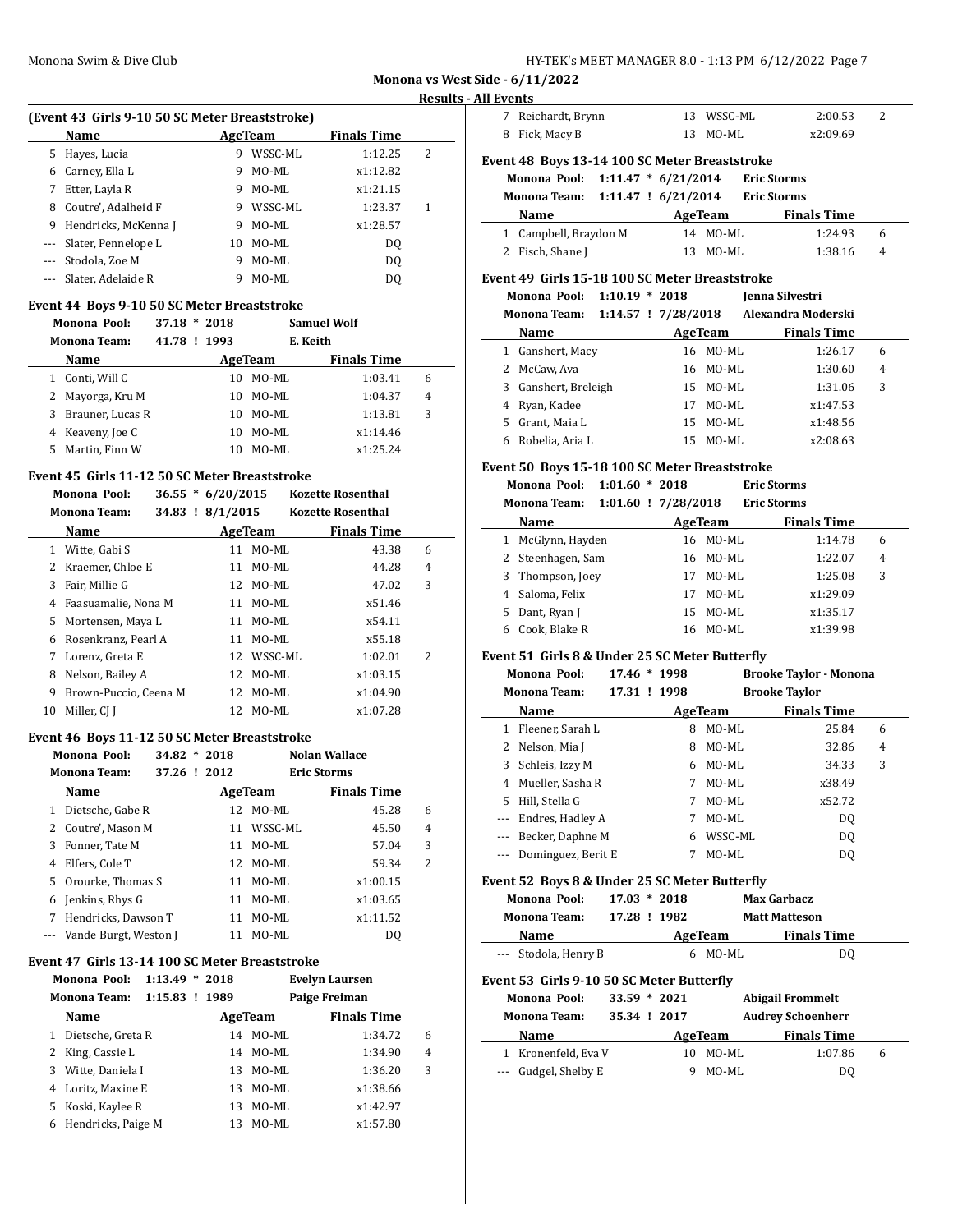**Monona vs West Side - 6/11/2022 Results - All Events**

#### **Event 54 Boys 9-10 50 SC Meter Butterfly**

|    | Monona Pool:<br><b>Monona Team:</b> | $32.59 * 2006$<br>33.70 ! 2010 |    |          | Jeremy Temprano - Parkcrest<br><b>Eric Storms</b> |   |
|----|-------------------------------------|--------------------------------|----|----------|---------------------------------------------------|---|
|    | <b>Name</b>                         |                                |    | AgeTeam  | <b>Finals Time</b>                                |   |
|    | 1 Szotkowski, Burke R               |                                |    | 10 MO-ML | 45.88                                             | 6 |
| 2  | Wilson, Leo E                       |                                | 9  | WSSC-ML  | 46.34                                             | 4 |
| 3  | Kurtz, Parker W                     |                                | 9  | MO-ML    | 49.78                                             | 3 |
|    | 4 Carney, Ethan A                   |                                |    | 10 MO-ML | 50.31                                             | 2 |
| 5. | Conti, Will C                       |                                | 10 | MO-ML    | x58.13                                            |   |

#### **Event 55 Girls 11-12 50 SC Meter Butterfly**

|    | Monona Pool:          | $29.62 * 2018$ |    |          | <b>Hannah Mello</b> |   |  |
|----|-----------------------|----------------|----|----------|---------------------|---|--|
|    | <b>Monona Team:</b>   | 32.08 ! 2005   |    |          | Chloe Bartuska      |   |  |
|    | Name                  |                |    | AgeTeam  | <b>Finals Time</b>  |   |  |
| 1  | Vetter, Whitley M     |                | 12 | MO-ML    | 38.21               | 6 |  |
|    | 2 Kelly, Lucy K       |                | 12 | WSSC-ML  | 39.81               | 4 |  |
| 3  | Beuthling, Elsa G     |                |    | 12 MO-ML | 39.95               | 3 |  |
| 4  | Ellefson, Liv M       |                | 11 | WSSC-ML  | 41.60               | 2 |  |
| 5. | Bernards, Jane F      |                |    | 12 MO-ML | 42.41               | 1 |  |
| 6  | Kaseman-Wold, Clara J |                | 12 | MO-ML    | x49.23              |   |  |
|    | LaFayette, Aurelie J  |                | 11 | MO-ML    | x59.78              |   |  |
| 8  | Valentine. Clara R    |                | 11 | WSSC-ML  | 1:05.88             |   |  |

#### **Event 57 Girls 13-14 50 SC Meter Butterfly**

|   | Monona Pool:<br><b>Monona Team:</b> | $29.35 * 2018$<br>29.83 | !2021 |         | <b>Claudia Carson</b><br><b>Audrey Schoenherr</b> |   |
|---|-------------------------------------|-------------------------|-------|---------|---------------------------------------------------|---|
|   | <b>Name</b>                         |                         |       | AgeTeam | <b>Finals Time</b>                                |   |
| 1 | Hrodey, Allie E                     |                         | 13.   | MO-ML   | 32.34                                             | 6 |
|   | 2 Glynn, Sydney M                   |                         | 14    | MO-ML   | 33.45                                             | 4 |
| 3 | Phillips, Makena D                  |                         | 13    | MO-ML   | 39.02                                             | 3 |
| 4 | Robbins, Julia S                    |                         | 14    | MO-ML   | x41.91                                            |   |
| 5 | Hamel, Gianna R                     |                         | 13    | MO-ML   | x47.65                                            |   |

# **Event 59 Girls 15-18 100 SC Meter Butterfly**

| Monona Pool: 1:03.54 * 2018     |  |  |          | Kaitlyn Barth      |   |  |
|---------------------------------|--|--|----------|--------------------|---|--|
| Monona Team: 1:05.78 ! 8/4/2019 |  |  |          | <b>Zaria Terry</b> |   |  |
| Name                            |  |  | AgeTeam  | <b>Finals Time</b> |   |  |
| 1 Schoenherr, Audrey B          |  |  | 15 MO-ML | 1:10.54            | h |  |

# **Event 60 Boys 15-18 100 SC Meter Butterfly**

|   | Monona Pool:        | $54.57 * 2018$ |       |         | <b>Wesley Jekel</b> |                |
|---|---------------------|----------------|-------|---------|---------------------|----------------|
|   | <b>Monona Team:</b> | 57.09          | .2018 |         | <b>Eric Storms</b>  |                |
|   | <b>Name</b>         |                |       | AgeTeam | <b>Finals Time</b>  |                |
| 1 | Elfers, Jonah       |                | 18    | MO-ML   | 1:00.37             | 6              |
|   | 2 Terry, A.J.       |                | 17    | MO-ML   | 1:02.38             | $\overline{4}$ |
| 3 | Johnson, Ethan      |                | 15.   | MO-ML   | 1:02.66             | 3              |
|   | Gunay, Emre E       |                | 17    | WSSC-ML | 1:10.15             | 2              |

#### **Event 61 Girls 8 & Under 100 SC Meter IM**

| Monona Pool: 1:33.44 * 1998 |  |         | <b>Brooke Taylor - Monona</b> |
|-----------------------------|--|---------|-------------------------------|
| Monona Team: 1:30.79 ! 1998 |  |         | <b>Brooke Taylor</b>          |
| Name                        |  | AgeTeam | <b>Finals Time</b>            |
| --- Gorman, Mazzy R         |  | WSSC-ML | DQ                            |
| --- Tieman, Aubrey E        |  | MO-ML   | DΟ                            |

# **Event 63 Girls 9-10 200 SC Meter Freestyle Relay**

# **Monona Pool: 2:12.79 \* 7/11/2019 Middleton**

**G Charles, C Kiehl, I Lee, B Sundell**

### **Monona Team: 2:10.08 ! 2013**

**S Shaw, Z Terry, K Rosenthal, M O'Malley**

|   | Team                       | Relay               | <b>Finals Time</b>         |                          |
|---|----------------------------|---------------------|----------------------------|--------------------------|
| 1 | MO-ML                      | B                   | 3:34.01                    | 8                        |
|   | 1) Treichel, Sloane E 10   | 2) Carney, Ella L 9 |                            |                          |
|   | 3) Kronenfeld, Eva V 10    |                     | 4) Mueller, Maggie E 9     |                          |
| 2 | MO-ML                      | C                   | 4:32.79                    | 4                        |
|   | 1) Stodola, Zoe M 9        |                     | 2) Subramanian, Kaia E 10  |                          |
|   | 3) Slater, Pennelope L 10  | 4) Etter, Layla R 9 |                            |                          |
| 3 | WSSC-ML                    | A                   | 4:47.39                    | $\overline{\mathcal{L}}$ |
|   | 1) Hayes, Lucia 9          |                     | 2) Fuchsteiner, Addy R 9   |                          |
|   | 3) Owen, Zinnia 09         |                     | 4) Coutre', Adalheid F 9   |                          |
|   | MO-ML                      | D                   | DO.                        |                          |
|   | 1) Kendrick, Meghan A 9    |                     | 2) Barnes, Brinna R 10     |                          |
|   | 3) Hendricks, McKenna J 9  |                     | 4) West, Juliette N 9      |                          |
|   | MO-ML                      | A                   | DO.                        |                          |
|   | 1) Schleis, Stella L 10    |                     | 2) Fisch, Audrey J 10      |                          |
|   | 3) Czajkowski, Stella H 10 |                     | 4) Schoenherr, Jillian R 9 |                          |

# **Event 64 Boys 9-10 200 SC Meter Freestyle Relay**

**Monona Pool: 2:12.96 \* 2018 Middleton**

**C. Heiderscheit, K. Yijoon, E. Morner, S. Wolf**

**Monona Team: 2:15.92 ! 2010**

#### **A Thompson, R Kyle, E Storms, B McDade**

|    | Team                      | Relay                | <b>Finals Time</b>         |   |  |
|----|---------------------------|----------------------|----------------------------|---|--|
| 1. | MO-ML                     | B                    | 3:14.30                    | 8 |  |
|    | 1) Beuthling, Hugo M 9    | 2) Conti, Will C 10  |                            |   |  |
|    | 3) Brauner, Lucas R 10    |                      | 4) Fonner, Lochlann E 9    |   |  |
| 2  | $MO-ML$                   | A                    | 3:37.12                    | 4 |  |
|    | 1) Szotkowski, Burke R 10 | 2) Kurtz, Parker W 9 |                            |   |  |
|    | 3) Carney, Ethan A 10     |                      | 4) Laufenberg, Quincy G 10 |   |  |
| 3  | WSSC-ML                   | A                    | 3:40.69                    | 2 |  |
|    | 1) Jones, Harrison C 9    | 2) Lawler, James M 9 |                            |   |  |
|    | 3) Gorman, Carter T 10    | 4) Wilson, Leo E 9   |                            |   |  |
| 4  | $MO-ML$                   | C                    | x3:41.43                   |   |  |
|    | 1) Martin, Finn W 10      |                      | 2) Reilly, Jackson S 10    |   |  |
|    | 3) Jalbert, Luc A 10      |                      | 4) Robelia, Henner J 10    |   |  |
|    | MO-ML                     | D                    | DQ                         |   |  |
|    | 1) Keaveny, Joe C 10      | 2) West, Noble A 10  |                            |   |  |
|    | 3) Elfers, Caleb R 9      | 4) Rinzel, Levi H 9  |                            |   |  |

# **Event 65 Girls 11-12 200 SC Meter Freestyle Relay**

**Monona Pool: 1:59.33 \* 7/28/2018 Seminole**

# **Lorson, Spielman, Mello, Enz**

**Monona Team: 1:56.89 ! 2015**

#### **K Rosenthal, S Shaw, B Back, M O'Malley**

|   | Team                      | Relay                   | <b>Finals Time</b>             |                |
|---|---------------------------|-------------------------|--------------------------------|----------------|
|   | MO-ML                     | А                       | 2:26.17                        | 8              |
|   | 1) Kraemer, Chloe E 11    | 2) Vetter, Whitley M 12 |                                |                |
|   | 3) Witte, Gabi S 11       |                         | 4) LaFayette, Aurelie J 11     |                |
|   | WSSC-ML                   | А                       | 2:26.80                        | $\overline{4}$ |
|   | 1) Ellefson, Liv M 11     |                         | 2) Hasinoff, Anabel F 12       |                |
|   | 3) Kelly, Lucy K 12       |                         | 4) Wilson, Emilia Kate or K 11 |                |
| 3 | MO-ML                     | B                       | 2:36.51                        | 2              |
|   | 1) Fair, Millie G 12      | 2) Bernards, Jane F 12  |                                |                |
|   | 3) Faasuamalie, Nona M 11 | 4) Beuthling, Elsa G 12 |                                |                |